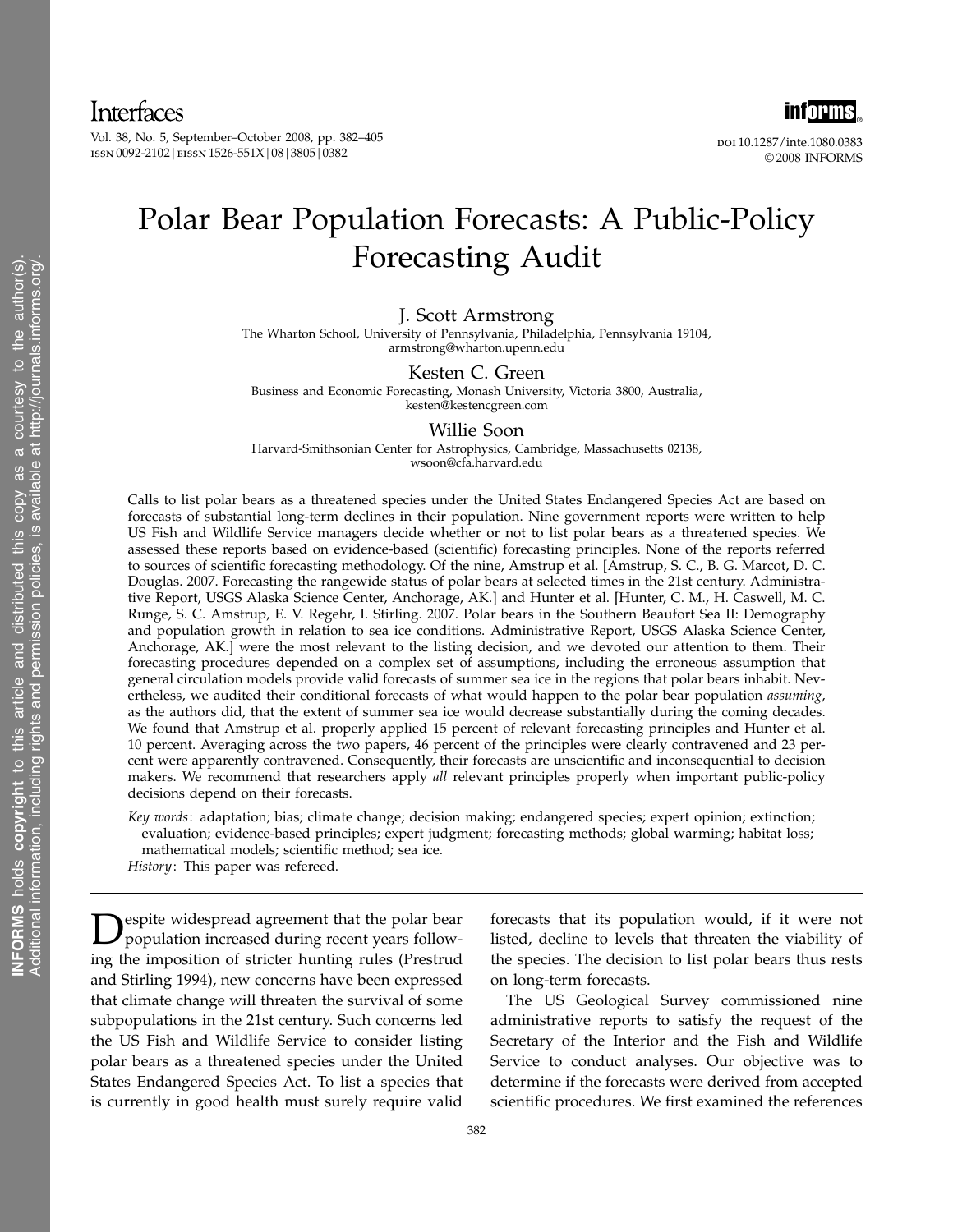in the nine government reports. We then assessed the forecasting procedures described in two of the reports relative to forecasting principles. The forecasting principles that we used are derived from evidence obtained from scientific research that has shown the methods that provide the most accurate forecasts for a given situation and the methods to avoid.

# Scientific Forecasting Procedures

Scientists have studied forecasting since the 1930s; Armstrong (1978, 1985) provide summaries of important findings from the extensive forecasting literature.

In the mid-1990s, Scott Armstrong established the Forecasting Principles Project to summarize all useful knowledge about forecasting. The evidence was codified as principles, or condition-action statements, to provide guidance on which methods to use under different circumstances. The project led to the Principles of Forecasting handbook (Armstrong 2001). Forty internationally recognized forecasting-method experts formulated the principles and 123 reviewed them. We refer to the evidence-based methods as scientific forecasting procedures.

The strongest evidence is derived from empirical studies that compare the performance of alternative methods; the weakest is based on received wisdom about proper procedures. Ideally, performance is assessed by the ability of the selected method to provide useful ex ante forecasts. However, some of the principles seem self-evident (e.g., "provide complete, simple, and clear explanations of methods") and, as long as they were unchallenged by the available evidence, were included in the principles list.

The principles were derived from many fields, including demography, economics, engineering, finance, management, medicine, psychology, politics, and weather; this ensured that they encapsulated all relevant evidence and would apply to all types of forecasting problems. Some reviewers of our research have suggested that the principles do not apply to the physical sciences. When we asked them for evidence to support that assertion, we did not receive useful responses. Readers can examine the principles and form their own judgments on this issue. For example, does the principle, "Ensure that information is reliable and that measurement error is low," not apply when forecasting polar bear numbers?

The forecasting principles are available at www. forecastingprinciples.com, a website that the International Institute of Forecasters sponsors. The directors of the site claim that it provides "all useful knowledge about forecasting" and invite visitors to submit any missing evidence. The website also provides forecasting audit software that includes a summary of the principles (which currently number 140) and the strength of evidence for each principle; Armstrong (2001) and papers posted on the website provide details.

# General Assessment of Long-Term Polar Bear Population Forecasts

We examined all references cited in the nine US Geological Survey Administrative Reports posted on the Internet. The reports, which included 444 unique references, were Amstrup et al. (2007), Bergen et al. (2007), DeWeaver (2007), Durner et al. (2007), Hunter et al. (2007), Obbard et al. (2007), Regehr et al. (2007), Rode et al. (2007), and Stirling et al. (2007). We were unable to find references to evidence that the forecasting methods described in the reports had been validated.

# Forecasting Audit of Key Reports Prepared to Support the Listing of Polar Bears

We audited the forecasting procedures in the reports that we judged provided the strongest support (i.e., forecasts) for listing polar bears. We selected Amstrup et al. (2007), which we will refer to as AMD, because the press had discussed their forecast widely. We selected Hunter et al. (2007), which we will refer to as H6, because the authors used a substantially different approach to the one reported in AMD.

The reports provide forecasts of polar-bear populations for 45, 75, and 100 years from the year 2000 and make recommendations with respect to the polarbear–listing decision. However, their recommendations do not follow logically from their research because they only make forecasts of the polar bear population. To make policy recommendations based on forecasts, the following assumptions are necessary:

(1) Global warming will occur and will reduce the amount of summer sea ice;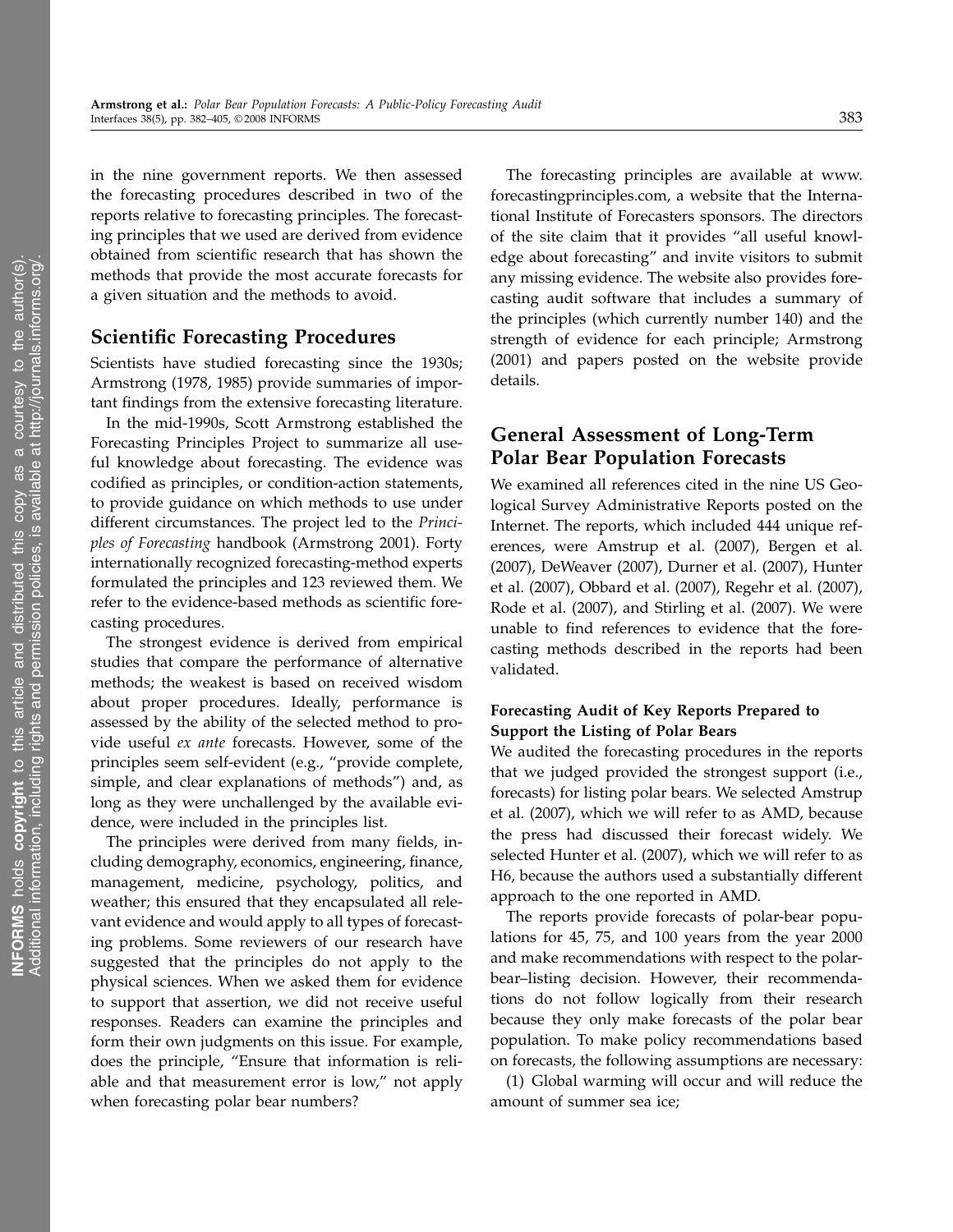(2) Polar bears will not adapt; thus, they will obtain less food than they do now by hunting from the seaice platform;

(3) Listing polar bears as a threatened or endangered species will result in policies that will solve the problem without serious detrimental effects; and

(4) Other policies would be inferior to those that depend on an Endangered Species Act listing.

Regarding the first assumption, both AMD and H6 assumed that general circulation models (GCMs) provide scientifically valid forecasts of global temperature and the extent and thickness of sea ice. AMD stated: "Our future forecasts are based largely on information derived from general circulation model (GCM) projections of the extent and spatiotemporal distribution of sea ice" (AMD: p. 2; p. 83, Figure 2). H6 stated, "We extracted forecasts of the availability of sea ice for polar bears in the Southern Beaufort Sea region, using monthly forecasts of sea-ice concentrations from 10 IPCC Fourth Assessment Report (AR4) fully-coupled general circulation models" (p. 11). (Note: IPCC is the Intergovernmental Panel on Climate Change.) That is, the forecasts of both AMD and H6 are conditional on long-term global warming leading to a dramatic reduction in Arctic sea ice during melt-back periods in spring, late summer, and fall.

Green and Armstrong (2007) examined long-term climate-forecasting efforts and were unable to find a single forecast of global warming that was based on scientific methods. When they audited the GCM climate modelers' procedures, they found that only 13 percent of the relevant forecasting principles were followed properly; some contraventions of principles were critical. Their findings were consistent with earlier cautions. For example, Soon et al. (2001) found that the current generation of GCMs is unable to meaningfully calculate the effects that additional atmospheric carbon dioxide has on the climate. This is because of the uncertainty about the past and present climate and ignorance about relevant weather and climate processes. Some climate modelers state that the GCMs do not provide forecasts. According to one of the lead authors of the IPCC's AR4 (Trenberth 2007),

...there are no predictions by IPCC at all. And there never have been. The IPCC instead proffers "what if" projections of future climate that correspond to certain emissions scenarios. There are a number of assumptions that go into these emissions scenarios. They are intended to cover a range of possible self consistent "story lines" that then provide decision makers with information about which paths might be more desirable.

AMD and H6 provided no scientific evidence to support their assumptions about any of the four issues that we identified above. Thus, their forecasts are of no value to decision makers. Nevertheless, we audited their polar-bear–population forecasting procedures to assess if they would have produced valid forecasts if the underlying assumptions had been valid.

In conducting our audits, we read AMD and H6 and independently rated the forecasting procedures described in the reports by using the forecasting audit software mentioned above. The rating scale ranged from  $-2$  to  $+2$ ; the former indicated that the procedures contravene the principle; the latter signified that it is properly applied. Following the initial round of ratings, we examined differences in our ratings to reach consensus. When we had difficulty in reaching consensus, we moved ratings toward "0." Principle 1.3 (Make sure forecasts are independent of politics) is an example of a principle that was contravened in both reports (indeed, in all nine). By politics, we mean any type of organizational bias or pressure. It is not unusual for different stakeholders to prefer particular forecasts; however, if forecasters are influenced by such considerations, forecast accuracy could suffer. The header on the title page of each of the nine reports suggests how the authors interpreted their task: "USGS Science Strategy to Support US Fish and Wildlife Service Polar Bear Listing Decision." A more neutral statement of purpose might have read "Forecasts of the polar bear population under alternative policy regimes."

While it was easy to code the two reports' procedures against Principle 1.3, the ratings were subjective for many principles. Despite the subjectivity, our ratings after the first round of analyses for each report were substantially in agreement. Furthermore, we readily achieved consensus by the third round.

The two reports did not provide sufficient detail to allow us to rate some of the relevant principles. As a result, we contacted the report authors for additional information. We also asked them to review the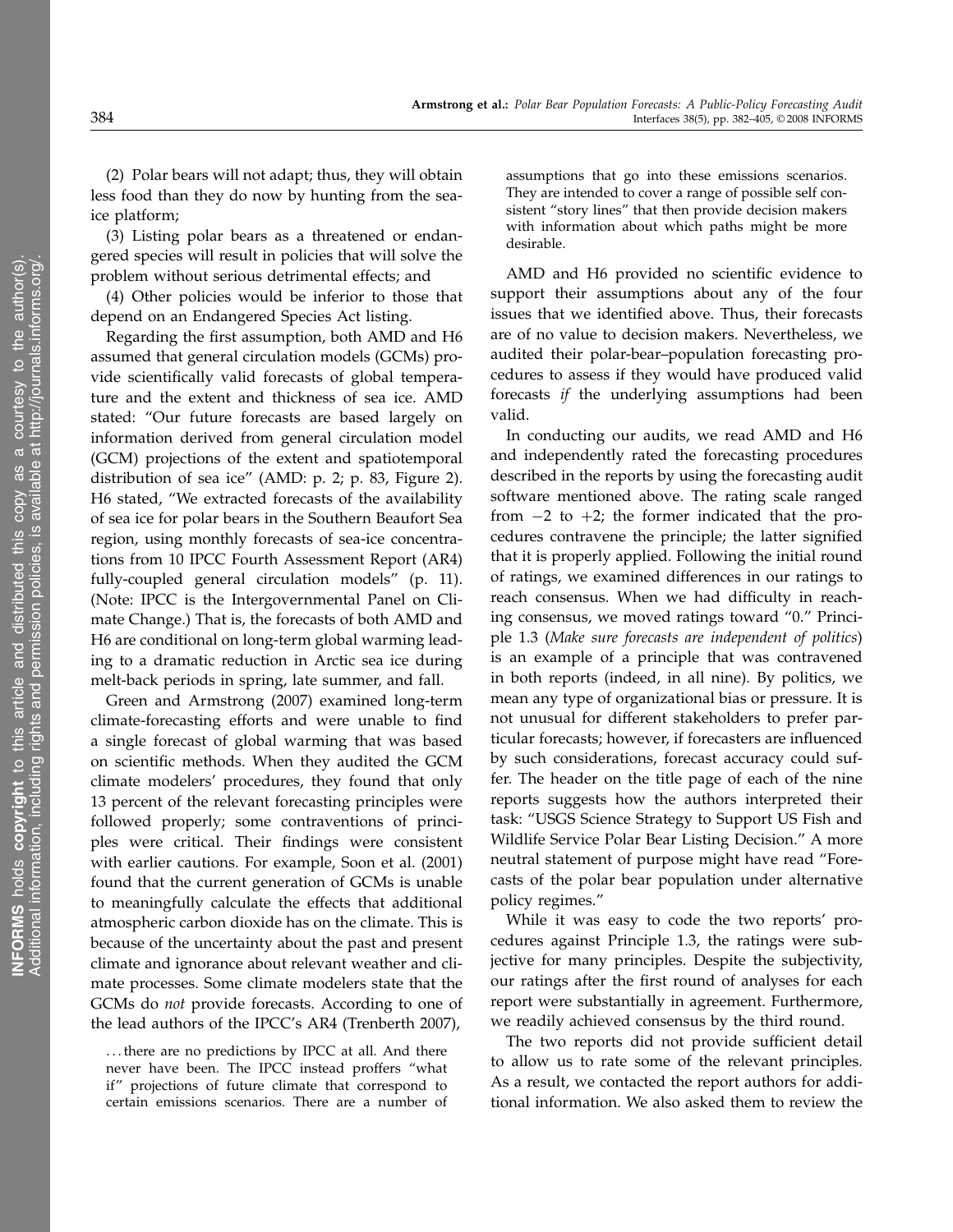ratings that we had made and to provide comments. In their replies, the report authors refused to provide any responses to our requests. (See #2 in the Author Comments section at the end of this paper.)

In December 2007, we sent a draft of this article to all authors whose works we cited substantively and asked them to inform us if we had misinterpreted their findings. None objected to our interpretations. We also invited each author to review our paper but received no reviews from our requests.

# Audit Findings for AMD

In auditing AMD's forecasting procedures, we first agreed that 24 of the 140 forecasting principles were irrelevant to the forecasting problem they were trying to address. We then examined principles for which our ratings differed. The process involved three rounds of consultation; after two rounds, we were able to reach consensus on ratings against all 116 relevant principles. We were unable to rate AMD's procedures against 26 relevant principles (Table A.3) because the paper lacked the necessary information. Tables A.1, A.2, A.3, and A.4 provide full disclosure of our AMD ratings.

Overall, we found that AMD definitely contravened 41 principles and apparently contravened an additional 32 principles. The authors provided no justifications for the contraventions. Of the 116 relevant principles, we could find evidence that AMD properly applied only 17 (14.7 percent) (Table A.4).

In the remainder of this section, we will describe some of the more serious problems with the AMD forecasting procedures by listing a selected principle and then explaining how AMD addressed it.

Principle 6.7: Match the forecasting method(s) to the situation.

The AMD forecasts rely on the opinions of a single polar bear expert. The report authors transformed these opinions into a complex set of formulae without using evidence-based forecasting principles. In effect, the formulae were no more than a codification of the expert's unaided judgments, which are not appropriate for forecasting in this situation.

One of the most counterintuitive findings in forecasting is that judgmental forecasts by experts who ignore accepted forecasting principles have little value in complex and uncertain situations (Armstrong 1978, pp. 91–96; Tetlock 2005). This finding applies whether the opinions are expressed in words, spreadsheets, or mathematical models. In relation to the latter, Pilkey and Pilkey-Jarvis (2007) provide examples of the failure of domain experts' mathematical models when they are applied to diverse natural science problems including fish stocks, beach engineering, and invasive plants. This finding also applies regardless of the amount and quality of information that the experts use because of the following:

(1) Complexity: People cannot assess complex relationships through unaided observations.

(2) Coincidence: People confuse correlation with causation.

(3) Feedback: People making judgmental predictions typically do not receive unambiguous feedback that they can use to improve their forecasting.

(4) Bias: People have difficulty in obtaining or using evidence that contradicts their initial beliefs. This problem is especially serious among people who view themselves as experts.

Despite the lack of validity of expert unaided forecasts, many public-policy decisions are based on such forecasts. Research on persuasion has shown that people have substantial faith in the value of such forecasts and that faith increases when experts agree with one another. Although they may seem convincing at the time, expert forecasts can, a few years later, serve as important cautionary tales. Cerf and Navasky's (1998) book contains 310 pages of examples of false expert forecasts, such as the Fermi award-winning scientist John von Neumann's 1956 prediction that "A few decades hence, energy may be free." Examples of expert climate forecasts that turned out to be wrong are easy to find, such as UC Davis ecologist Kenneth Watt's prediction during an Earth Day speech at Swarthmore College (April 22, 1970) that "If present trends continue, the world will be about four degrees colder in 1990, but eleven degrees colder in the year 2000. This is about twice what it would take to put us into an ice age."

Tetlock (2005) recruited 284 people whose professions included "commenting or offering advice on political and economic trends." He picked topics (geographic and substantive) both within and outside of their areas of expertise and asked them to forecast the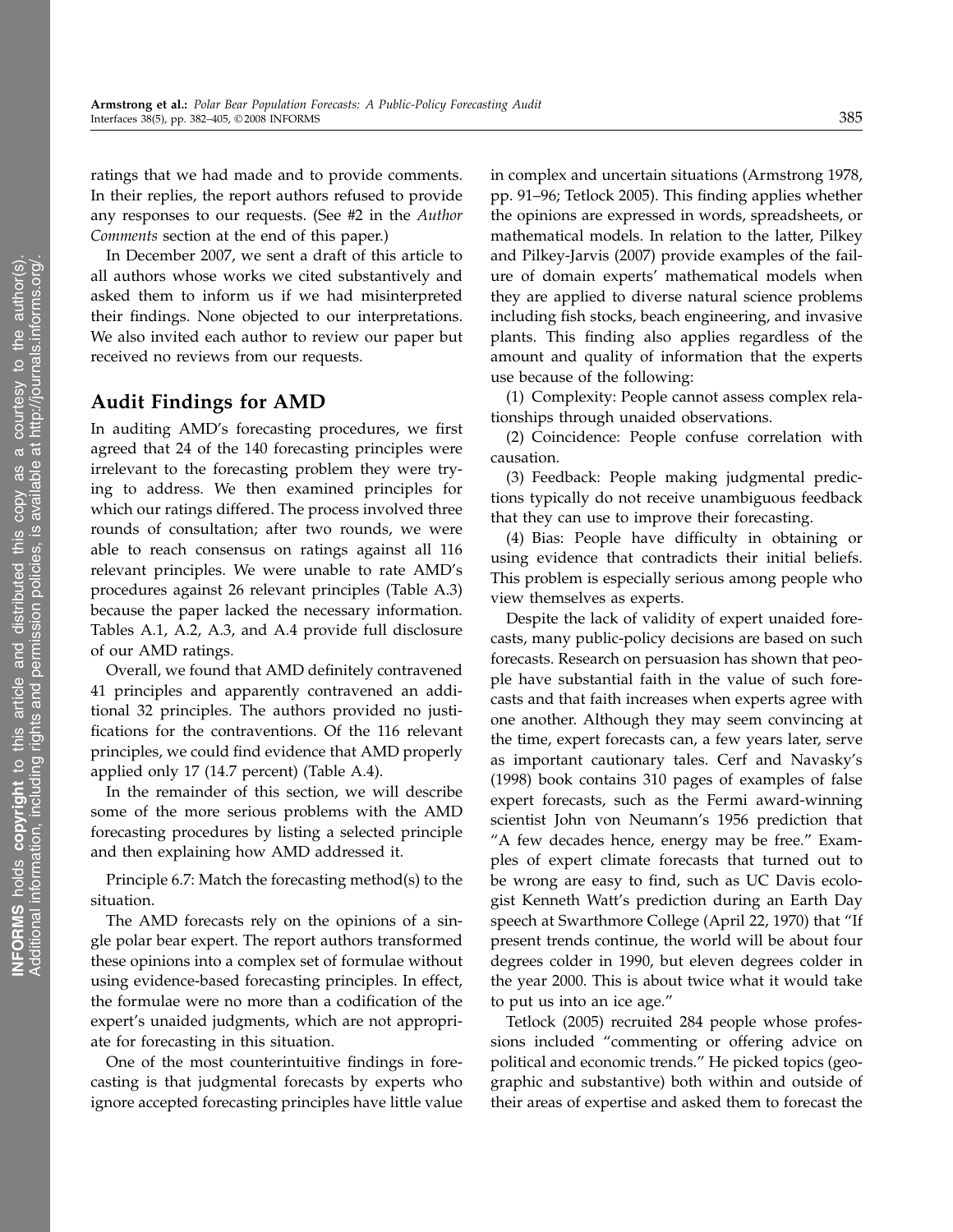probability that various situations would or would not occur. By 2003, he had accumulated more than 82,000 forecasts. The experts barely, if at all, outperformed nonexperts; neither group did well against simple rules.

Despite the evidence showing that expert forecasts are of no value in complex and uncertain situations, people continue to believe in experts' forecasts. The first author's review of empirical research on this problem led him to develop the "seer-sucker theory," which states that "No matter how much evidence exists that seers do not exist, seers will find suckers" (Armstrong 1980).

Principle 7.3: Be conservative in situations of high uncertainty or instability.

Forecasts should be conservative when a situation is unstable, complex, or uncertain. Being conservative means moving forecasts towards "no change" or, in cases that exhibit a well-established, long-term trend and where there is no reason to expect the trend to change, being conservative means moving forecasts toward the trend line. A long-term trend is one that has been evident over a period that is much longer than the period being forecast. Conservatism is a fundamental principle in forecasting.

The interaction between polar bears and their environment in the Arctic is complex and uncertain. For example, AMD associated warmer temperatures with lower polar bear survival rates; yet, as the following quote illustrates, colder temperatures have also been found to be associated with the same outcome: "Abnormally heavy ice covered much of the eastern Beaufort Sea during the winter of 1973–1974. This resulted in major declines in numbers and productivity of polar bears and ringed seals in 1975" (Amstrup et al. 1986, p. 249). Stirling (2002, pp. 68, 72) further expanded on the complexity of polar bear and sea-ice interactions:

In the eastern Beaufort Sea, in years during and following heavy ice conditions in spring, we found a marked reduction in production of ringed seal pups and consequently in the natality of polar bears.... The effect appeared to last for about three years, after which productivity of both seals and bears increased again. These clear and major reductions in productivity of ringed seals in relation to ice conditions occurred at decadal-scale intervals in the mid-1970s and  $1980s...$  and, on the basis of less complete data, probably in the mid-1960s as well.... Recent analyses of ice anomalies in the Beaufort Sea have now also confirmed the existence of an approximately 10-year cycle in the region...that is roughly in phase with a similar decadal-scale oscillation in the runoff from the Mackenzie River .... However, or whether, these regional-scale changes in ecological conditions have affected the reproduction and survival of young ringed seals and polar bears through the 1990s is not clear.

Regional variability adds to uncertainty. For example, Antarctic ice mass has been increasing while sea and air temperatures have also been increasing (Zhang 2007). At the same time, depth-averaged oceanic temperatures around the Southeastern Bering Sea (Richter-Menge et al. 2007) have been cooling since 2006. Despite the warming of local air temperatures by  $1.6 \pm 0.6$  °C, there was no consistent mid-September (the period of minimal ice extent) ice decline in the Canadian Beaufort Sea over the continental shelf, which had been ice-covered for the 36 years between 1968 and 2003 (Melling et al. 2005).

In their abstract, AMD predicted a loss of " $\dots$  2/3 of the world's current polar bear population by midcentury." The 2/3 figure is at odds with the output from the authors' "deterministic model" as they show in Table 6 in their report. The model's "ensemble mean" prediction is for a more modest decline of 17 percent in the polar bear population by the year 2050. Even the GCM minimum ice scenario, which the authors used as an extreme input, provides a forecast decline of 22 percent—much less than the 2/3 figure they state in their abstract. We believe that the authors derived their 2/3 figure informally from the outputs of their Bayesian network modeling exercise. The Bayesian network output of interest is in the form of probabilities (expressed as percentages) for each of five possible population states: "larger," "same as now," "smaller," "rare," and "extinct" (AMD, Table 8, pp. 66–67). There is, however, no clear link between the sets of probabilities for each population state for each of the authors' four Arctic eco-regions and the dramatic 2/3 population-reduction figure.

AMD made predictions based on assumptions that we view as questionable. They used little historical data and extreme forecasts rather than conservative ones.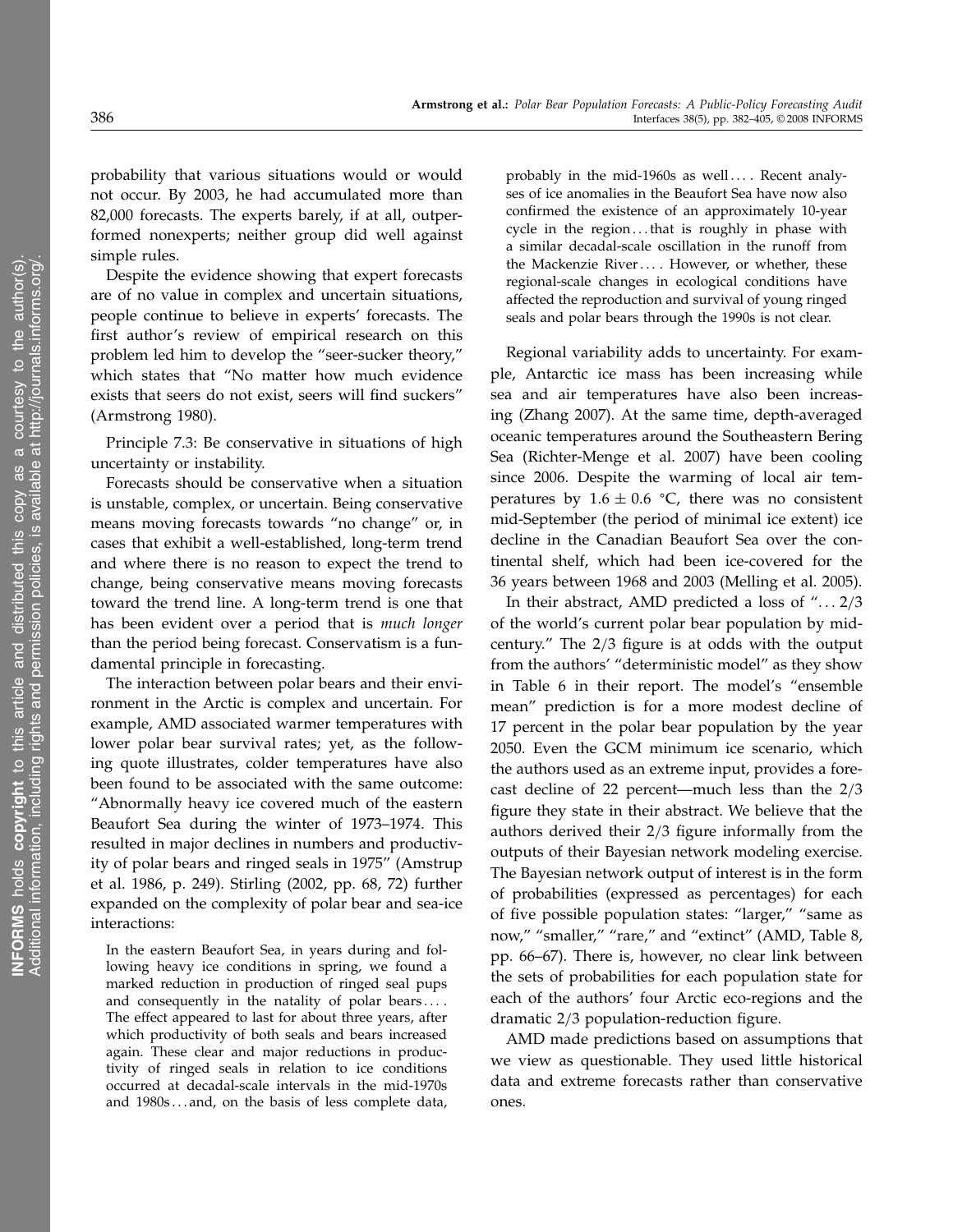Principle 8.5: Obtain forecasts from heterogeneous experts.

AMD's polar bear population forecasts were the product of a single expert. Experts vary in their knowledge and in how they approach problems. A willingness to bring additional information and different approaches to bear on a forecasting problem improves accuracy. When researchers use information from a single source only, the validity and reliability of the forecasting process is suspect. In addition, in situations in which experts might be biased, it is important to obtain forecasts from experts with different biases. Failing to follow this principle increases the risk that the forecasts obtained will be extreme when, in this situation, forecasts should be conservative (see Principle 7.3 above).

Principle 10.2: Use all important variables.

Dyck et al. (2007) noted that scenarios of polar bear population decline from changing sea-ice habitat alone grossly oversimplify the complex ecological relationships of the situation. In particular, AMD did not adequately consider the adaptability of polar bears. They mentioned that polar bears evolved from brown bears 250,000 years ago; however, they appear to have underrated the fact that polar bears probably experienced much warmer conditions in the Arctic over that extended period, including periods in which the sea-ice habitat was less than the amount predicted during the 21st century by the GCM projections that AMD used. A dramatic reduction of sea ice in both the northwest Alaskan coast and northwest Greenland part of the Arctic Ocean during the very warm interglacial of marine isotope stage 5e ca. 130,000 to 120,000 years ago was documented by Hamilton and Brigham-Grette (1991), Brigham-Grette and Hopkins (1995), and Norgaard-Pedersen et al. (2007). Brigham-Grette and Hopkins (1995, p. 159) noted that the "winter sea-ice limit was north of Bering Strait, at least 800 km north of its present position, and the Bering Sea was perennially ice-free" and that "[the more saline] Atlantic water may have been present on the shallow Beaufort Shelf, suggesting that the Arctic Ocean was not stratified and the Arctic seaice cover was not perennial for some period." The nature and extent of polar bear adaptability seem crucial to any forecasts that assume dramatic changes in the bears' environment.

# Audit Findings for H6

H6 forecast polar bear numbers and their survival probabilities in the Southern Beaufort Sea for the 21st century.

Of the 140 forecasting principles, we agreed that 35 were irrelevant to the forecasting problem. We found that H6's procedures clearly contravened 61 principles (Table A.5) and probably contravened an additional 19 principles (Table A.6). We were unable to rate H6's procedures against 15 relevant principles (Table A.7) because of a lack of information. Perhaps the best way to summarize H6's efforts is to say that the authors properly applied only 10 (9.5 percent) of the 105 relevant principles (Table A.8).

Many of the contraventions in H6 were similar to those in AMD. We describe some of the more serious problems with the H6 forecasting procedures by examining their contraventions of 13 important principles that differed from contraventions discussed in AMD.

Principles 1.1–1.3: Decisions, actions, and biases.

The H6 authors did not describe alternative decisions that might be taken (as Principle 1.1 requires), nor did they propose relationships between possible forecasts and alternative decisions (as Principle 1.2 requires). For example, what decision would be implied by a forecast that predicts that bear numbers will increase to where they become a threat to existing human settlements?

Principle 4.2: Ensure that information is reliable and that measurement error is low.

H6 relied heavily on five years of data with unknown measurement errors. Furthermore, we question whether the capture data on which they relied provide representative samples of bears in the Southern Beaufort Sea given the vast area involved and difficulties in spotting and capturing the bears. Bears wander over long distances and do not respect administrative boundaries (Amstrup et al. 2004). The validity of the data was also compromised because H6 imposed a speculative demographic model on the raw capture-recapture data (Amstrup et al. 2001, Regehr et al. 2006).

Principle 4.4: Obtain all important data.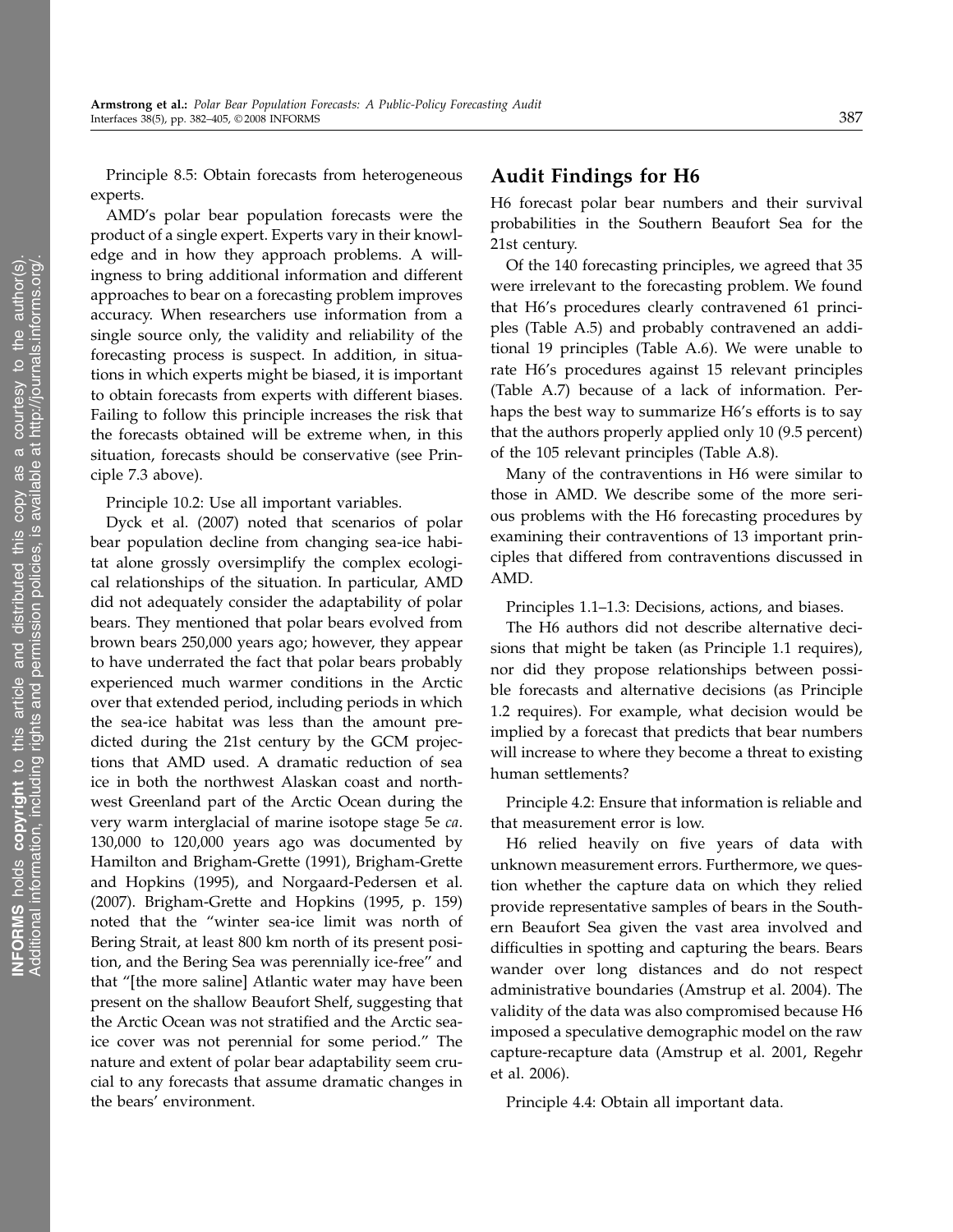H6 estimated their key relationship—between icefree days and the polar bear population—by using data that appear to be unreliable primarily because of the difficulty of estimating the polar bear population, but also because of the measurements of ice. Experts in this field, including the authors of the nine reports, are aware of these problems. In addition, they rely on only five years of data with a limited range of climate and ecology combinations. They might, for example, have independently estimated the magnitude of the relationship by obtaining estimates of polar bear populations during much warmer and much colder periods in the past. The supplementary information in Regehr et al. (2007, Figure 3) shows that 1987, 1993, and 1998 were exceptional seasons with more than 150 ice-free days (i.e., substantially above the 135 icefree days documented for 2004–2005) in the Southern Beaufort Sea. Yet, there were no apparent negative impacts on the polar bear population and well-being (Amstrup et al. 2001).

Because they used only five observations, the above points are moot. It is impossible to estimate a causal relationship in a complex and uncertain situation by using only five data points.

Principle 7.3: Be conservative in situations of high uncertainty or instability.

The situation regarding polar bears in the Southern Beaufort Sea is complex and uncertain. On the basis of five years of data, H6 associated warmer temperatures (and hence more ice-free days) with lower polar bear survival rates. Yet, as we noted in relation to AMD, cold temperatures have also been found to be associated with the same outcome. In addition, regional variability (e.g., sea ice increases while sea and air temperatures increase) adds to uncertainty.

There is general agreement that polar bear populations have increased or remained stable in the Alaska regions in recent decades (Amstrup et al. 1995, Angliss and Outlaw 2007). H6 assumed that there are downward forces that will cause the trend to reverse. However, studies in economics have shown little success in predicting turning points. Indeed, Armstrong and Collopy (1993) proposed the principle that one should not extrapolate trends if they are contrary to the direction of the causal forces as judged by domain experts. They tested the principle on four data sets

involving 723 long-range forecasts and found that it reduced forecast error by 43 percent. Therefore, even if one had good reason to expect a trend to reverse, being conservative and avoiding the extrapolation of any trend will increase the accuracy of forecasts.

Principle 9.2: Match the model to the underlying phenomena.

Because of the poor spatial resolution of the GCMs, it is important that readers know the meaning of the "Southern Beaufort Sea" (SB) in the H6 report. H6 states:

Because GCMs do not provide suitable forecasts for areas as small as the SB, we used sea ice concentration for a larger area composed of 5 IUCN (International Union for Conservation of Nature) polar bear management units (Aars et al. 2006) with ice dynamics similar to the SB management unit (Barents Sea, Beaufort Sea, Chukchi Sea, Kara Sea, and Laptev Sea; see Rigor and Wallace 2004, Durner et al. 2007). We assumed that the general trend in sea ice availability in these 5 units was representative of the general trend in the Southern Beaufort region. (p. 12).

Given the unique ecological, geographical, meteorological, and climatological conditions in each of the five circumpolar seas, this assumption by H6 is not valid or convincing.

Principle 9.5: Update frequently.

When they estimated their model, H6 did not include data for 2006, the most recent year that was then available. From the supplementary information that Regehr et al. (2007, Figure 3) provide, one finds that the number of ice-free days for the 2006 season was approximately 105—close to the mean of the "good" ice years.

Principle 10.2: Use all important variables.

When using causal models, it is important to incorporate policy variables if they might vary or if the purpose is to decide which policy to implement. H6 did not include policy variables, such as seasonal protection of bears' critical habitat or changes to hunting rules.

Other variables, such as migration, snow, and wind conditions, should also be included. For example, Holloway and Sou (2002), Ogi and Wallace (2007),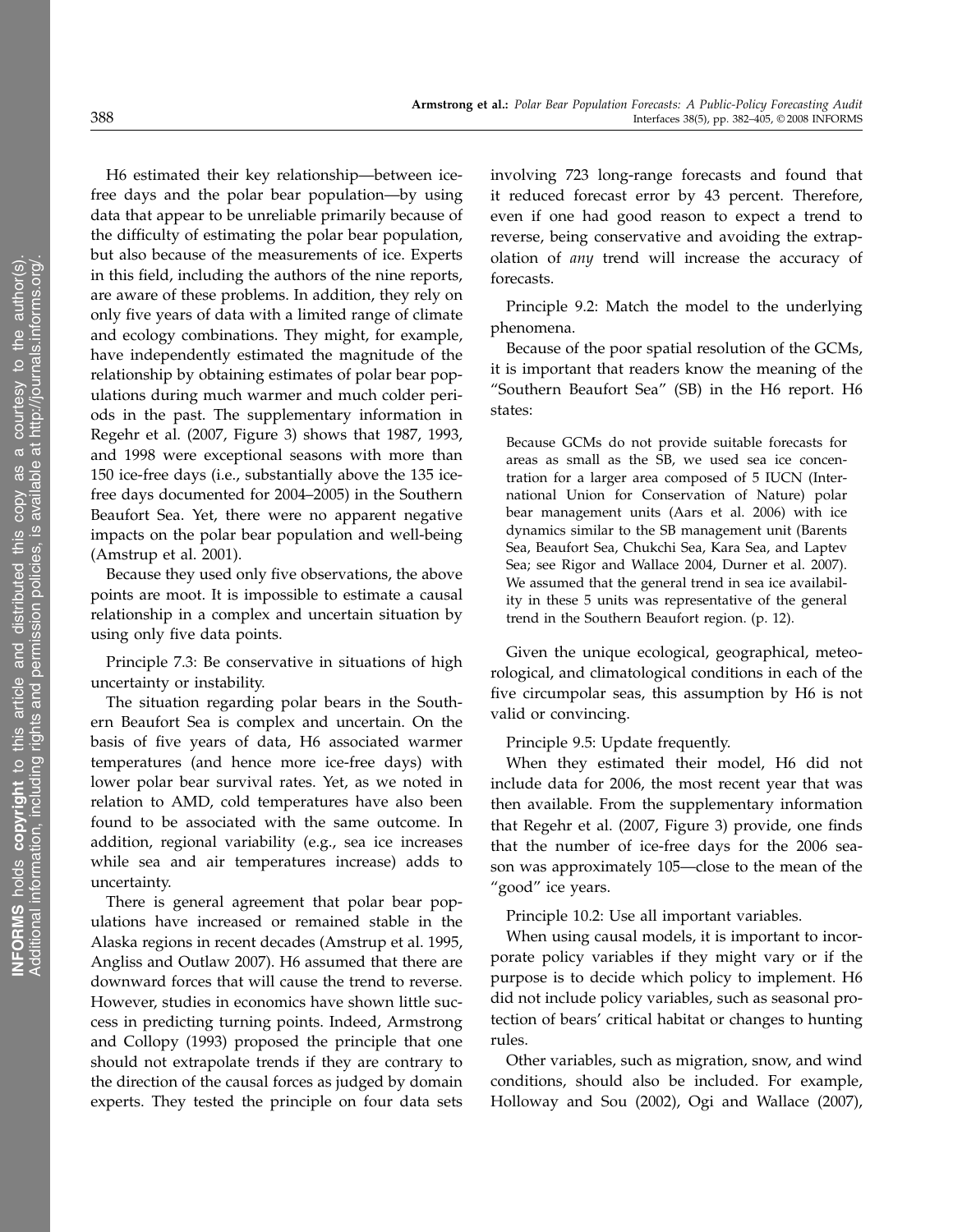and Nghiem et al. (2007) suggested that large-scale atmospheric winds and related circulatory and warming and cooling patterns play an important role in causing—in some situations with substantial time delays—both the decline in extent and thinning of Arctic sea ice. The GCM forecasts of sea ice did not correctly include those effects; hence, the forecasts of the quality of the polar bear habitats also did not.

In addition, as Dyck et al. (2007) noted, forecasts of polar bear decline because of dramatic changes in their environment do not take proper account of the extent and type of polar bear adaptability.

Principle 10.5: Use different types of data to measure a relationship.

This principle is important when there is uncertainty about the relationships between causal variables (such as ice extent) and the variable being forecast (polar bear population), and when large changes are expected in the causal variables. In the case of the latter condition, H6 accepted the GCM model predictions of large declines in summer ice throughout the 21st century.

Principle 10.7: Forecast for alternate interventions.

H6 did not explicitly forecast the effects of different policies. For example, if the polar bear population came under stress because of inadequate summer food, what would be the costs and benefits of protecting areas by prohibiting marine and land-based activities, such as tourism, capture for research, and hunting at critical times? In addition, what would be the costs and benefits of a smaller but stable population of polar bears in some polar subregions? And how would the net costs of such alternative policies compare with the net costs of listing polar bears?

Principle 13.8: Provide easy access to the data.

The authors of the reports that we audited did not include all of the data they used in their reports. We requested the missing data, but they did not provide it.

Principle 14.7: When assessing prediction intervals, list possible outcomes, and assess their likelihoods.

To assess meaningful prediction intervals, it is helpful to think of diverse possible outcomes. The H6 authors did not appear to consider, for example, the possibility that polar bears might adapt to terrestrial life over summer months by finding alternative food sources (Stempniewicz 2006, Dyck and Romberg 2007) or by successfully congregating in smaller or localized ice-hunting areas. Consideration of these and other possible adaptations and outcomes would have likely led the H6 authors to be less confident (e.g., provide wider prediction intervals) about the outcome for the bear population. Extending this exercise to the forecasts of climate and summer ice extent would have further widened the range of possible outcomes.

# Discussion

Rather than relying on untested procedures to forecast polar bearpopulations, the most appropriate approach would be to rely upon prior evidence of which forecasting methods work best under which conditions. Thus, one could turn to empirical evidence drawn from a wide variety of forecasting problems. This evidence is summarized in the Forecasting Method Selection Tree at http://forecastingprinciples.com.

Armstrong (1985) provided an early review of the evidence on how to forecast given high uncertainty. Schnaars (1984) and Schnaars and Bavuso (1986) concluded that the random walk was typically the most accurate model in their comparative studies of hundreds of economic series with forecast horizons of up to five years. This principle has a long history. For example, regression models "regress" towards a nochange forecast when the estimates of causal relationships are uncertain.

Because of the enormous uncertainty involved in long-term forecasts of polar bear populations, the lack of accurate time-series data on these populations, and the complex relationships that are subject to much uncertainty, prior evidence from forecasting research calls for simple and conservative methods. Therefore, one should follow a trend if such a trend is consistent and if there are no strong reasons to expect a change in the trend. Even then, however, it is wise to dampen the trend towards zero given the increasing uncertainty as the forecast horizon is extended. Empirical evidence supports this notion of "damping trends" (Armstrong 2001). Lacking a trend, forecasters should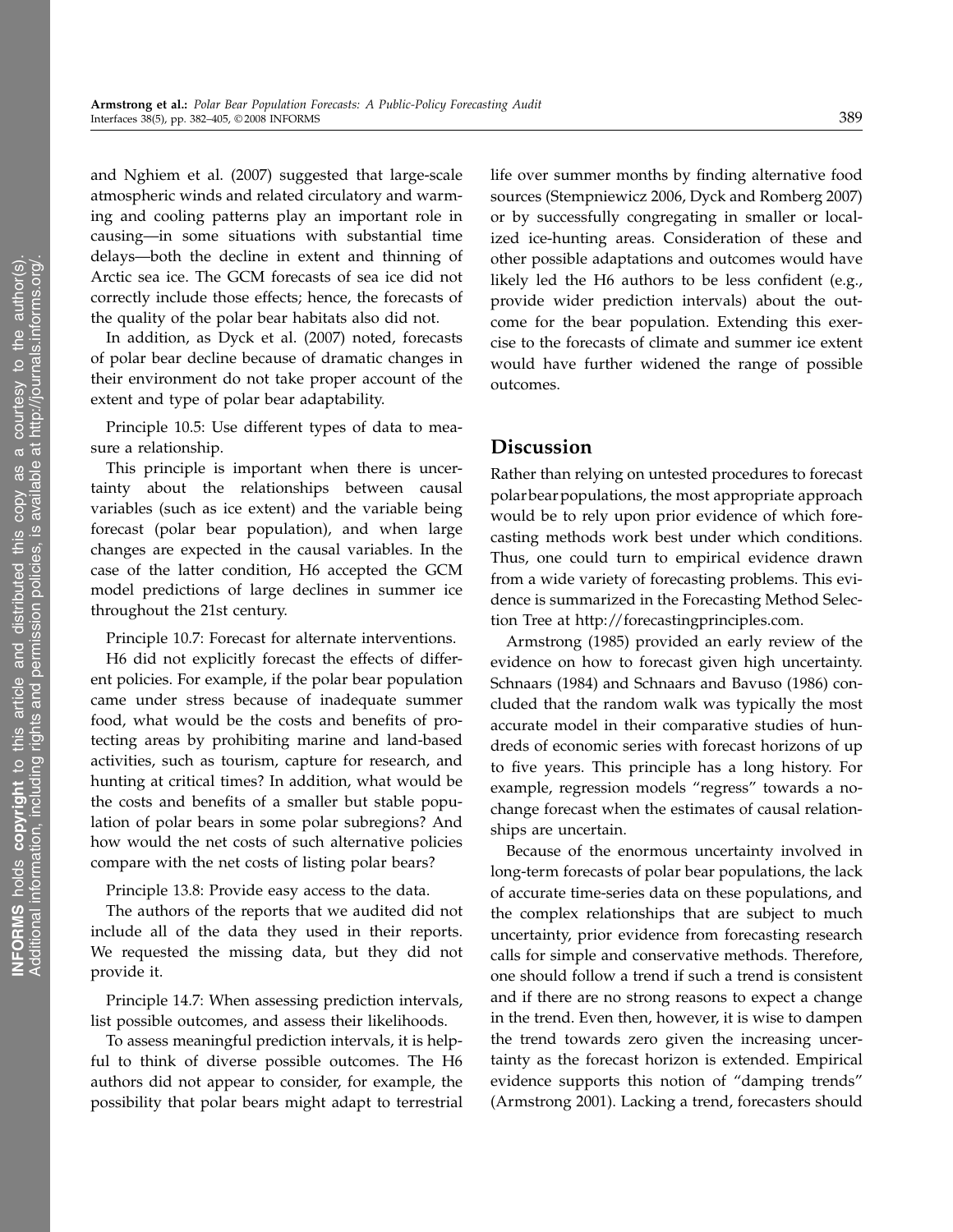turn to the so-called "random walk" or no-change model. Given the upward trend in polar bear numbers over the past few decades, a modest upward trend is likely to continue in the near future because the apparent cause of the trend (hunting restrictions) remains. However, the inconsistent long-term trends in the polar bear population suggest that it is best to assume no trend in the long-term.

# Summary

We inspected nine administrative reports that the US government commissioned. Because the current polar bear population is not at a level that is causing concern, the case for listing depends upon forecasts of serious declines in bear numbers in future decades. None of these reports included references to scientific works on forecasting methods.

We found that the two reports that we judged most relevant to the listing decision made assumptions rather than forecasts. Even if these assumptions had been valid, the bear population forecasting procedures described in the reports contravened many important forecasting principles. We did forecasting audits of the two key reports (Table 1).

Decision makers and the public should require scientific forecasts of both the polar bear population and the costs and benefits of alternative policies before making a decision on whether to list polar bears as threatened or endangered. We recommend that important forecasting efforts such as this should properly apply all relevant principles and that their procedures be audited to ensure that they do so. Failure to apply any principle should be supported by evidence that the principle was not applicable.

| Principles             | AMD | H6  |
|------------------------|-----|-----|
| Contravened            | 41  | 61  |
| Apparently contravened | 32  | 19  |
| Not auditable          | 26  | 15  |
| Properly applied       | 17  | 10  |
| Totals                 | 116 | 105 |

Table 1: We summarize our forecasting audit ratings of the AMD and H6 reports against relevant forecasting principles.

# Author Comments

1. Our interest in the topic of this paper was piqued when the State of Alaska hired us as consultants in late September 2007 to assess forecasts that had been prepared "to Support US Fish and Wildlife Service Polar Bear Listing Decision." We received \$9,998 as payment for our consulting. We were impressed by the importance of the issue; therefore, after providing our assessment, we decided to continue work on it and to prepare a paper for publication. These latter efforts have not been funded. We take responsibility for all judgments and for any errors that we might have made.

2. On November 27, 2007, we sent a draft of our paper to the authors of the US Geological Survey administrative reports that we audited; it stated:

As we note in our paper, there are elements of subjectivity in making the audit ratings. Should you feel that any of our ratings were incorrect, we would be grateful if you would provide us with evidence that would lead to a different assessment. The same goes for any principle that you think does not apply, or to any principles that we might have overlooked. There are some areas that we could not rate due to a lack of information. Should you have information on those topics, we would be interested. Finally, we would be interested in peer review that you or your colleagues could provide, and in suggestions on how to improve the accuracy and clarity of our paper.

We received this reply from Steven C. Amstrup on November 30, 2007: "We all decline to offer preview comments on your attached manuscript. Please feel free, however, to list any of us as potential referees when you submit your manuscript for publication."

3. We invite others to conduct forecasting audits of Amstrup et al., Hunter et al., or any of the other papers prepared to support the endangered-species listing, or any other papers relevant to long-term forecasting of the polar bear population. Note that the audit process calls for two or more raters. The audits can be submitted for publication on pubicpolicyforecasting.com with the auditors' bios and any information relevant, potential sources of bias.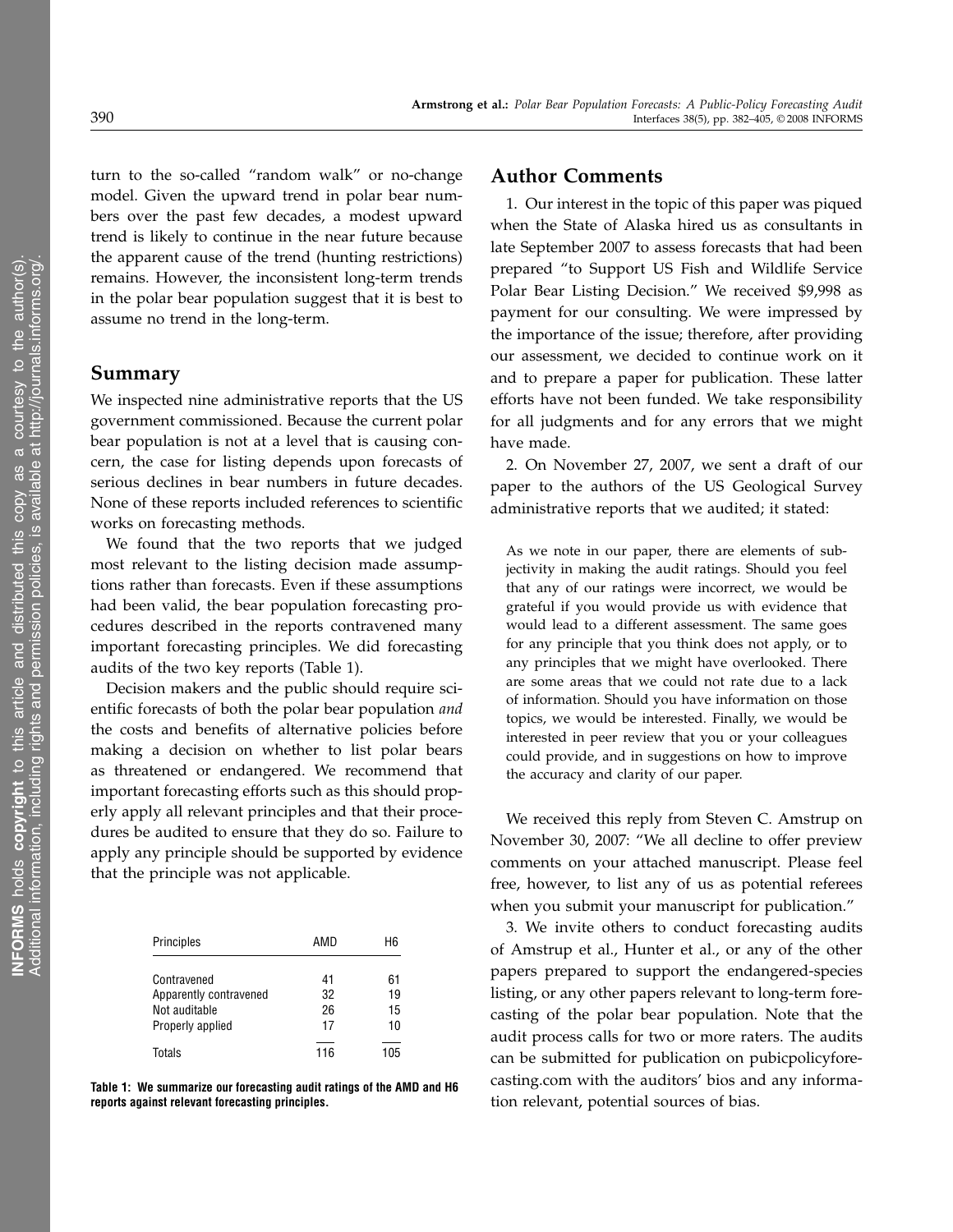# Appendix: Full Disclosure of the Codings

# Table A.1: Principles contravened in Amstrup et al. (AMD).

#### Setting objectives

- 1.2 Prior to forecasting, agree on actions to take assuming different possible forecasts.
- 1.3 Make sure forecasts are independent of politics.
- 1.4 Consider whether the events or series can be forecasted.
- 1.5 Obtain decision makers' agreement on methods.

# Identifying data sources

3.5 Obtain information from similar (analogous) series or cases. Such information may help to estimate trends.

#### Collecting data

4.2 Ensure that information is reliable and that measurement error is low.

#### Selecting methods

- 6.1 List all the important selection criteria before evaluating methods.
- 6.2 Ask unbiased experts to rate potential methods.
- 6.7 Match the forecasting method(s) to the situation.
- 6.8 Compare track records of various forecasting methods.
- 6.10 Examine the value of alternative forecasting methods.

# Implementing methods: General

7.3 Be conservative in situations of high uncertainty or instability.

#### Implementing judgmental methods

- 8.1 Pretest the questions you intend to use to elicit judgmental forecasts.
- 8.2 Frame questions in alternative ways.
- 8.5 Obtain forecasts from heterogeneous experts.
- 8.7 Obtain forecasts from enough respondents.
- 8.8 Obtain multiple forecasts of an event from each expert.

#### Implementing quantitative methods

- 9.1 Tailor the forecasting model to the horizon.
- 9.3 Do not use "fit" to develop the model.
- 9.5 Update models frequently.
- Implementing methods: Quantitative models with explanatory variables
	- 10.6 Prepare forecasts for at least two alternative environments.
	- 10.8 Apply the same principles to forecasts of explanatory variables.
	- 10.9 Shrink the forecasts of change if there is high uncertainty for predictions of the explanatory variables.

#### Combining forecasts

- 12.1 Combine forecasts from approaches that differ.
- 12.2 Use many approaches (or forecasters), preferably at least five.
- 12.3 Use formal procedures to combine forecasts.
- 12.4 Start with equal weights.

#### Evaluating methods

- 13.6 Describe potential biases of forecasters.
- 13.10 Test assumptions for validity.
- 13.32 Conduct explicit cost-benefit analyses.

#### Assessing uncertainty

- 14.1 Estimate prediction intervals (PIs).
- 14.2 Use objective procedures to estimate explicit prediction intervals.
- 14.3 Develop prediction intervals by using empirical estimates based on realistic representations of forecasting situations.
- 14.5 Ensure consistency over the forecast horizon.
- 14.7 When assessing PIs, list possible outcomes and assess their likelihoods.
- 14.8 Obtain good feedback about forecast accuracy and the reasons why errors occurred.
- 14.9 Combine prediction intervals from alternative forecasting methods.
- 14.10 Use safety factors to adjust for overconfidence in the PIs.
- 14.11 Conduct experiments to evaluate forecasts.
- 14.13 Incorporate the uncertainty associated with the prediction of the explanatory variables in the prediction intervals.
- 14.14 Ask for a judgmental likelihood that a forecast will fall within a predefined minimum-maximum interval.

# Table A.2: Principles apparently contravened in AMD.

#### Structuring the problem

- 2.1 Identify possible outcomes prior to making forecasts.
- 2.7 Decompose time series by level and trend.

### Identifying data sources

- 3.2 Ensure that the data match the forecasting situation.
- 3.3 Avoid biased data sources.
- 3.4 Use diverse sources of data.

#### Collecting data

- 4.1 Use unbiased and systematic procedures to collect data.
- 4.3 Ensure that the information is valid.

#### Selecting methods

- 6.4 Use quantitative methods rather than qualitative methods.
- 6.9 Assess acceptability and understandability of methods to users.

## Implementing methods: General

7.1 Keep forecasting methods simple.

## Implementing quantitative methods

- 9.2 Match the model to the underlying phenomena.
- 9.4 Weight the most relevant data more heavily.

Implementing methods: Quantitative models with explanatory variables

- 10.1 Rely on theory and domain expertise to select causal (or explanatory) variables.
- 10.2 Use all important variables.
- 10.5 Use different types of data to measure a relationship.

#### Combining forecasts

- 12.5 Use trimmed means, medians, or modes.
- 12.7 Use domain knowledge to vary weights on component forecasts.
- 12.8 Combine forecasts when there is uncertainty about which method is best.
- 12.9 Combine forecasts when you are uncertain about the situation.
- 12.10 Combine forecasts when it is important to avoid large errors.

#### Evaluating methods

- 13.1 Compare reasonable methods.
- 13.2 Use objective tests of assumptions.
- 13.7 Assess the reliability and validity of the data.
- 13.8 Provide easy access to the data.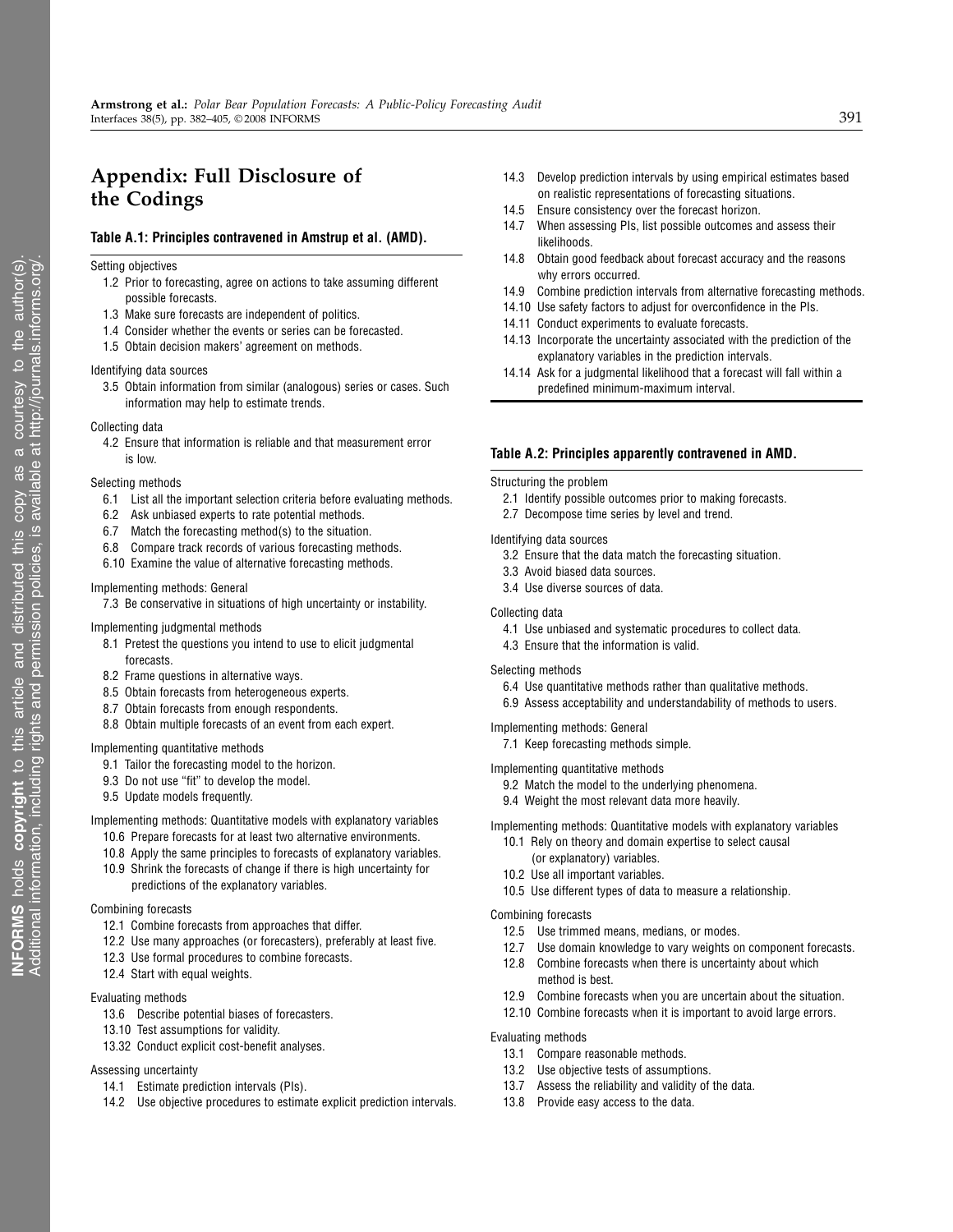- 13.17 Examine all important criteria.
- 13.18 Specify criteria for evaluating methods prior to analyzing data.
- 13.27 Use ex post error measures to evaluate the effects of policy variables.

# Assessing uncertainty

14.6 Describe reasons why the forecasts might be wrong.

#### Presenting forecasts

- 15.1 Present forecasts and supporting data in a simple and understandable form.
- 15.4 Present prediction intervals.

#### Learning to improve forecasting procedures

- 16.2 Seek feedback about forecasts.
- 16.3 Establish a formal review process for forecasting methods.

# Table A.3: Principles not rated because of lack of information in AMD.

#### Structuring the problem

2.5 Structure problems to deal with important interactions among causal variables.

# Collecting data

- 4.4 Obtain all of the important data.
- 4.5 Avoid the collection of irrelevant data.

#### Preparing data

- 5.1 Clean the data.
- 5.2 Use transformations as required by expectations.
- 5.3 Adjust intermittent series.
- 5.4 Adjust for unsystematic past events.
- 5.5 Adjust for systematic events.
- 5.6 Use multiplicative seasonal factors for trended series when you can obtain good estimates for seasonal factors.
- 5.7 Damp seasonal factors for uncertainty.

#### Selecting methods

6.6 Select simple methods unless empirical evidence calls for a more complex approach.

## Implementing methods: General

7.2 The forecasting method should provide a realistic representation of the situation.

#### Implementing judgmental methods

8.4 Provide numerical scales with several categories for experts' answers.

### Implementing methods: Quantitative models with explanatory variables

- 10.3 Rely on theory and domain expertise when specifying directions of relationships.
- 10.4 Use theory and domain expertise to estimate or limit the magnitude of relationships.

# Integrating judgmental and quantitative methods

- 11.1 Use structured procedures to integrate judgmental and quantitative methods.
- 11.2 Use structured judgment as inputs to quantitative models.
- 11.3 Use prespecified domain knowledge in selecting, weighting, and modifying quantitative methods.

# 11.4 Limit subjective adjustments of quantitative forecasts.

# Evaluating methods

- 13.4 Describe conditions associated with the forecasting problem.
- 13.5 Tailor the analysis to the decision.
- 13.9 Provide full disclosure of methods.
- 13.11 Test the client's understanding of the methods.
- 13.19 Assess face validity.

# Assessing uncertainty

14.12 Do not assess uncertainty in a traditional (unstructured) group meeting.

#### Learning to improve forecasting procedures

16.4 Establish a formal review process to ensure that forecasts are used properly.

# Table A.4: Principles properly applied or apparently properly applied (italics) in AMD.

#### Setting objectives

- 1.1 Describe decisions that might be affected by the forecasts.
- Structuring the problem
	- 2.2 Tailor the level of data aggregation (or segmentation) to the decisions.
	- 2.3 Decompose the problem into parts.
	- 2.6 Structure problems that involve causal chains.

#### Identifying data sources

3.1 Use theory to guide the search for information on explanatory variables.

#### Collecting data

4.6 Obtain the most recent data.

#### Preparing data

5.8 Use graphical displays for data.

# Selecting methods

- 6.3 Use structured rather than unstructured forecasting methods.
- 6.5 Use causal methods rather than naive methods if feasible.

#### Implementing methods: General

- 7.5 Adjust for events expected in the future.
- 7.6 Pool similar types of data.
- 7.7 Ensure consistency with forecasts of related series and related time periods.

## Implementing judgmental methods

8.3 Ask experts to justify their forecasts in writing.

Implementing methods: Quantitative models with explanatory variables 10.7 Forecast for alternate interventions.

#### Presenting forecasts

- 15.2 Provide complete, simple, and clear explanations of methods.
- 15.3 Describe your assumptions.

Learning to improve forecasting procedures

16.1 Consider the use of adaptive forecasting models.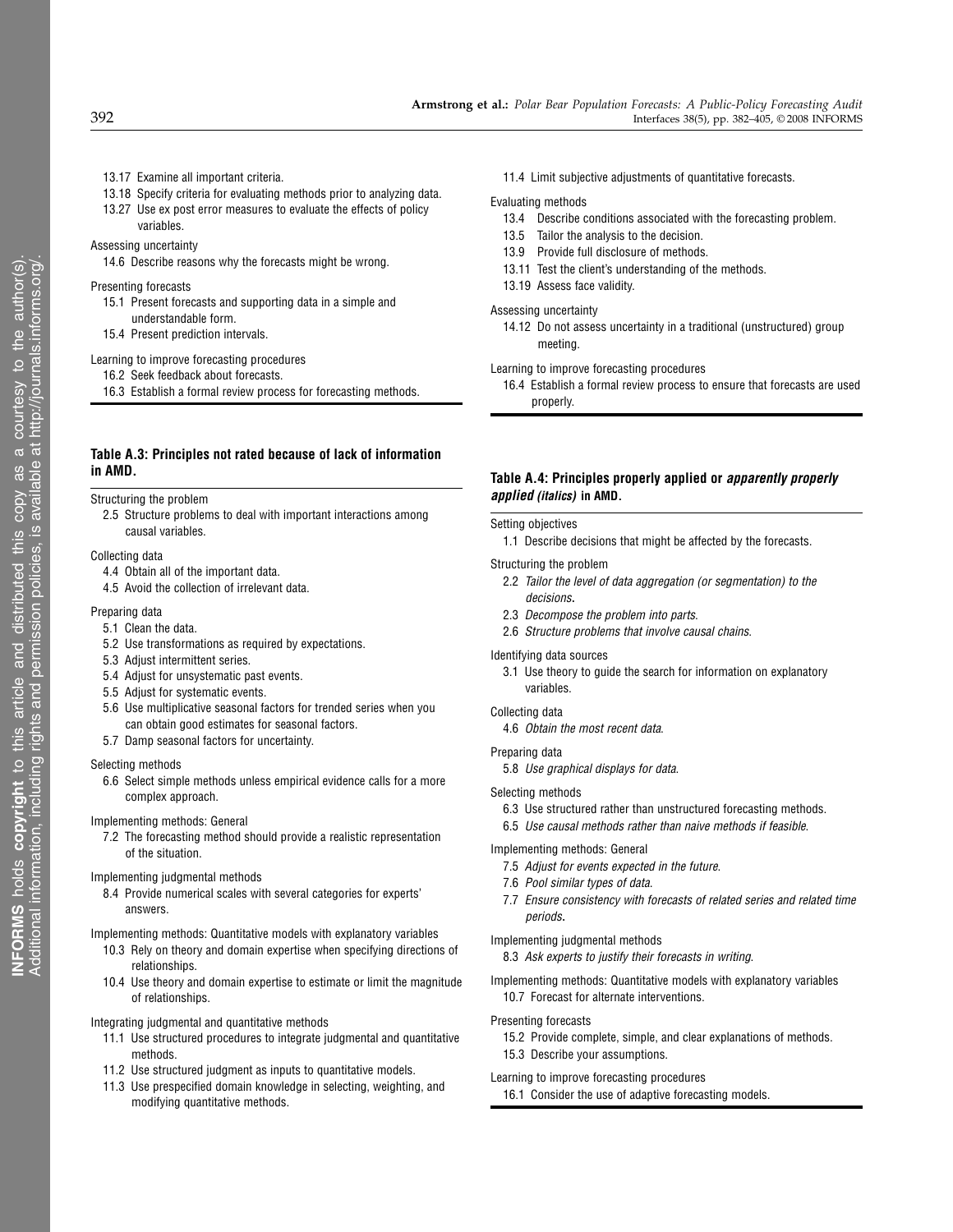# Table A.5: Principles contravened in Hunter et al. (H6).

#### Setting objectives

- 1.3 Make sure forecasts are independent of politics.
- 1.4 Consider whether the events or series can be forecasted.

#### Structuring the problem

2.6 Structure problems that involve causal chains.

#### Identifying data sources

- 3.4 Use diverse sources of data.
- 3.5 Obtain information from similar (analogous) series or cases. Such information may help to estimate trends.

#### Collecting data

4.4 Obtain all of the important data.

#### Preparing data

- 5.2 Use transformations as required by expectations.
- 5.4 Adjust for unsystematic past events.
- 5.5 Adjust for systematic events.

#### Selecting methods

- 6.1 List all the important selection criteria before evaluating methods.
- 6.2 Ask unbiased experts to rate potential methods.
- 6.6 Select simple methods unless empirical evidence calls for a more complex approach.
- 6.7 Match the forecasting method(s) to the situation.
- 6.8 Compare track records of various forecasting methods.
- 6.10 Examine the value of alternative forecasting methods.

# Implementing methods: General

- 7.1 Keep forecasting methods simple.
- 7.2 The forecasting method should provide a realistic representation of the situation.
- 7.3 Be conservative in situations of high uncertainty or instability.
- 7.4 Do not forecast cycles.

## Implementing quantitative methods

- 9.1 Tailor the forecasting model to the horizon.
- 9.2 Match the model to the underlying phenomena.
- 9.3 Do not use "fit" to develop the model.
- 9.5 Update models frequently.

# Implementing methods: Quantitative models with explanatory variables:

- 10.2 Use all important variables.
- 10.5 Use different types of data to measure a relationship.
- 10.7 Forecast for alternate interventions.
- 10.9 Shrink the forecasts of change if there is high uncertainty for predictions of the explanatory variables.

#### Integrating judgmental and quantitative methods

- 11.1 Use structured procedures to integrate judgmental and quantitative methods.
- 11.2 Use structured judgment as inputs to quantitative models.
- 11.3 Use prespecified domain knowledge in selecting, weighting, and modifying quantitative methods.

#### Combining forecasts

- 12.1 Combine forecasts from approaches that differ.
- 12.2 Use many approaches (or forecasters), preferably at least five.
- 12.3 Use formal procedures to combine forecasts.
- 12.8 Combine forecasts when there is uncertainty about which method is best.
- 12.9 Combine forecasts when you are uncertain about the situation.
- 12.10 Combine forecasts when it is important to avoid large errors.

# Evaluating methods

- 13.1 Compare reasonable methods.
- 13.2 Use objective tests of assumptions.
- 13.3 Design test situations to match the forecasting problem.
- 13.5 Tailor the analysis to the decision.
- 13.6 Describe potential biases of forecasters.
- 13.7 Assess the reliability and validity of the data.
- 13.8 Provide easy access to the data.
- 13.10 Test assumptions for validity.
- 13.12 Use direct replications of evaluations to identify mistakes.
- 13.13 Replicate forecast evaluations to assess their reliability.
- 13.16 Compare forecasts generated by different methods.
- 13.17 Examine all important criteria.
- 13.18 Specify criteria for evaluating methods prior to analyzing data.
- 13.26 Use out-of-sample (ex ante) error measures.
- 13.27 Use ex post error measures to evaluate the effects of policy variables.
- 13.31 Base comparisons of methods on large samples of forecasts.

#### Assessing uncertainty

- 14.3 Develop prediction intervals by using empirical estimates based on realistic representations of forecasting situations.
- 14.5 Ensure consistency over the forecast horizon.
- 14.9 Combine prediction intervals from alternative forecasting methods.
- 14.10 Use safety factors to adjust for overconfidence in the PIs.
- 14.11 Conduct experiments to evaluate forecasts.
- 14.13 Incorporate the uncertainty associated with the prediction of the explanatory variables in the prediction intervals.
- 14.14 Ask for a judgmental likelihood that a forecast will fall within a predefined minimum-maximum interval (not by asking people to set upper and lower confidence levels).

#### Presenting forecasts

- 15.1 Present forecasts and supporting data in a simple and understandable form.
- 15.2 Provide complete, simple, and clear explanations of methods.

## Table A.6: Principles apparently contravened in H6.

#### Setting objectives

- 1.1 Describe decisions that might be affected by the forecasts.
- 1.2 Prior to forecasting, agree on actions to take assuming different possible forecasts.

## Structuring the problem

- 2.1 Identify possible outcomes prior to making forecasts.
- 2.3 Decompose the problem into parts.

#### Identifying data sources

- 3.2 Ensure that the data match the forecasting situation.
- 3.3 Avoid biased data sources.

# Collecting data

- 4.2 Ensure that information is reliable and that measurement error is low.
- 4.3 Ensure that the information is valid.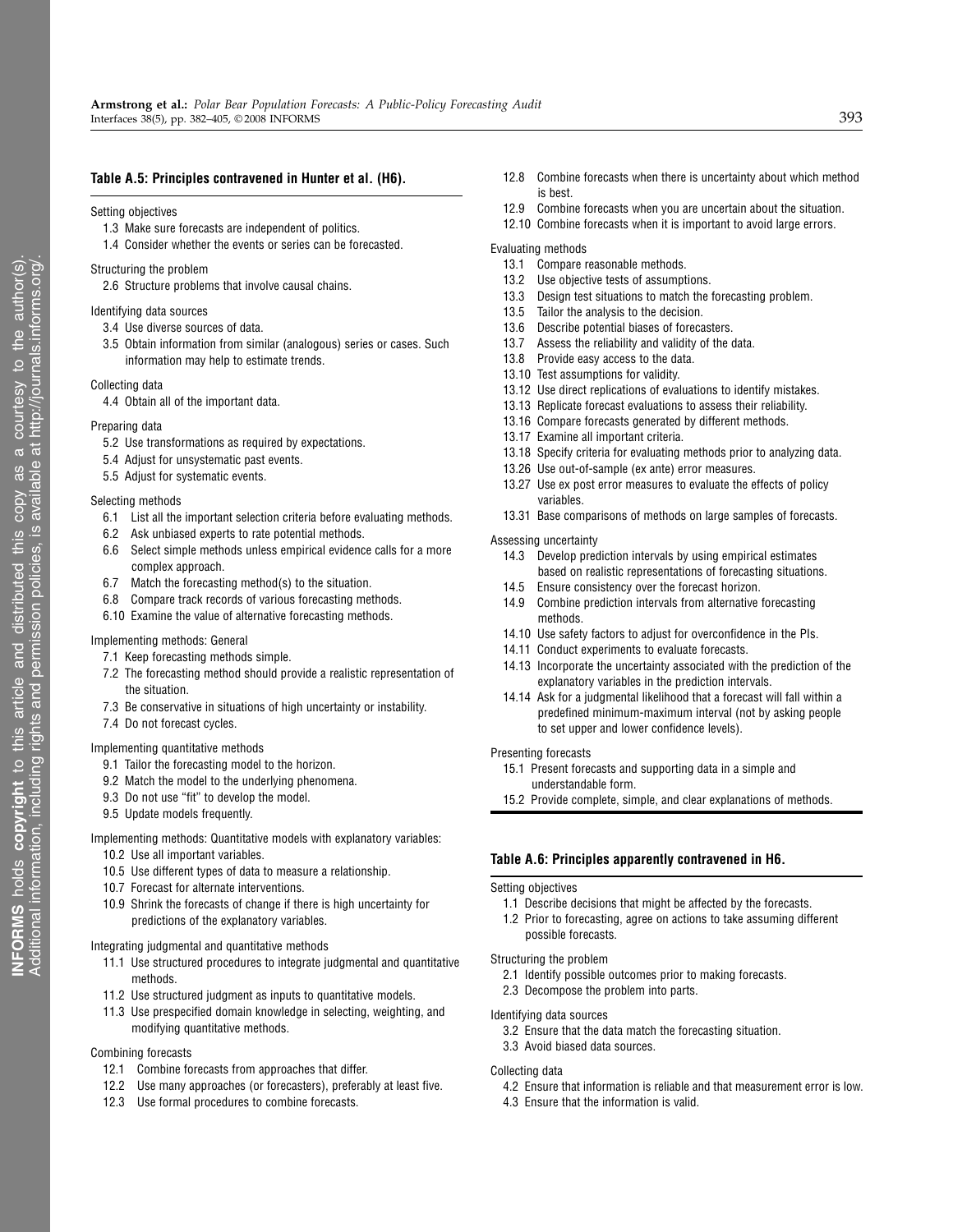# Preparing data

- 5.3 Adjust intermittent series.
- 5.7 Damp seasonal factors for uncertainty.
- 5.8 Use graphical displays for data.

### Implementing methods: General

7.6 Pool similar types of data.

# Implementing methods: Quantitative models with explanatory variables

- 10.4 Use theory and domain expertise to estimate or limit the magnitude of relationships.
- 10.8 Apply the same principles to forecasts of explanatory variables.

#### Evaluating methods

- 13.4 Describe conditions associated with the forecasting problem.
- 13.9 Provide full disclosure of methods.

# Assessing uncertainty

- 14.6 Describe reasons why the forecasts might be wrong.
- 14.7 When assessing PIs, list possible outcomes and assess their likelihoods.
- 14.8 Obtain good feedback about forecast accuracy and the reasons why errors occurred.

# Table A.7: Principles not rated because of lack of information in H6.

#### Setting objectives

1.5 Obtain decision makers' agreement on methods.

### Structuring the problem

2.7 Decompose time series by level and trend.

#### Identifying data sources

3.1 Use theory to guide the search for information on explanatory variables.

# Collecting data

- 4.1 Use unbiased and systematic procedures to collect data.
- 4.5 Avoid the collection of irrelevant data.

### Preparing data

5.1 Clean the data.

### Selecting methods

- 6.4 Use quantitative methods rather than qualitative methods.
- 6.5 Use causal methods rather than naive methods if feasible.
- 6.9 Assess acceptability and understandability of methods to users.

#### Evaluating methods

- 13.11 Test the client's understanding of the methods.
- 13.19 Assess face validity.

# Presenting forecasts

15.3 Describe your assumptions.

# Learning to improve forecasting procedures

- 16.2 Seek feedback about forecasts.
- 16.3 Establish a formal review process for forecasting methods.
- 16.4 Establish a formal review process to ensure that forecasts
	- are used properly.

# Table A.8: Principles properly applied or apparently properly applied in H6.

## Structuring the problem

2.2 Tailor the level of data aggregation (or segmentation) to the decisions.

#### Collecting data

4.6 Obtain the most recent data.

#### Selecting methods

6.3 Use structured rather than unstructured forecasting methods.

Implementing methods: Quantitative models with explanatory variables

- 10.1 Rely on theory and domain expertise to select causal (or explanatory) variables.
- 10.3 Rely on theory and domain expertise when specifying directions of relationships.
- 10.6 Prepare forecasts for at least two alternative environments.

### Assessing uncertainty

- 14.1 Estimate prediction intervals (PIs).
- 14.2 Use objective procedures to estimate explicit prediction intervals.

# Presenting forecasts

- 15.4 Present prediction intervals.
- 15.5 Present forecasts as scenarios.

# Acknowledgments

We thank Don Esslemont, Milton Freeman, Paul Goodwin, Benny Peiser, Orrin Pilkey, Tom Stewart, Mitchell Taylor, and two anonymous reviewers for their comments on earlier drafts. Janice Dow and Kelly Jin provided editorial assistance.

### References

- Amstrup, S. C., G. W. Garner, G. M. Durner. 1995. Polar bears in Alaska. E. T. La Roe, ed. Our Living Resources: A Report to the Nation on the Abundance, Distributions, and Health of the US Plants, Animals, and Ecosystems. US Department of the Interior– National Biological Sciences, Washington, D.C., 351–353.
- Amstrup, S. C., B. G. Marcot, D. C. Douglas. 2007. Forecasting the rangewide status of polar bears at selected times in the 21st century. Administrative Report, USGS Alaska Science Center, Anchorage, AK.
- Amstrup, S. C., T. L. McDonald, G. M. Durner. 2004. Using satellite radiotelemetry data to delineate and manage wildlife populations. Wildlife Soc. Bull. 32 661–679.
- Amstrup, S. C., T. L. McDonald, I. Stirling. 2001. Polar bears in the Beaufort Sea: A 30-year mark-recapture case history. J. Agricultural Biol. Environ. Statist. 6 221–234.
- Amstrup, S. C., I. Stirling, J. W. Lentfer. 1986. Past and present status of polar bears in Alaska. Wildlife Soc. Bull. 14 241-254.
- Angliss, R. P., R. B. Outlaw. 2007. Alaska marine mammal stock assessments, 2006. Retrieved June 4, 2008, http://www.nmfs. noaa.gov/pr/pdfs/sars/ak2006.pdf.
- Armstrong, J. S. 1978. Long-Range Forecasting: From Crystal Ball to Computer. Wiley-Interscience, New York.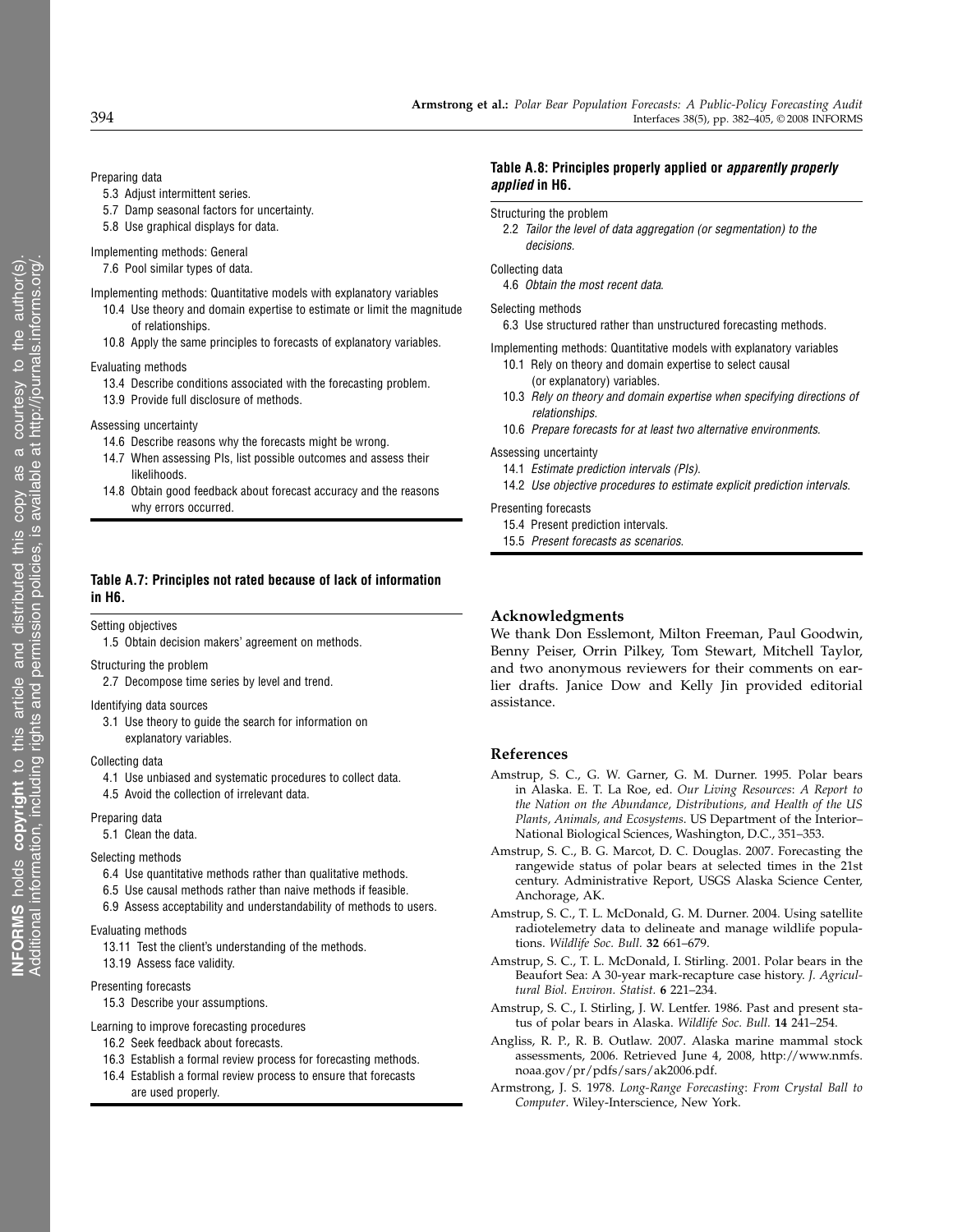- Armstrong, J. S. 1980. The seer-sucker theory: The value of experts in forecasting. Tech. Rev. 83(June–July) 16–24.
- Armstrong, J. S. 1985. Long-Range Forecasting: From Crystal Ball to Computer, 2nd ed. Wiley-Interscience, New York.
- Armstrong, J. S. 2001. Principles of Forecasting: A Handbook for Researchers and Practitioners. Kluwer Academic Publishers, Norwell, MA.
- Armstrong, J. S., F. Collopy. 1993. Causal forces: Structuring knowledge for time-series extrapolation. J. Forecasting 12 103–115.
- Bergen, S., G. M. Durner, D. C. Douglas, S. C. Amstrup. 2007. Predicting movements of female polar bears between summer sea ice foraging habitats and terrestrial denning habitats of Alaska in the 21st century: Proposed methodology and pilot assessment. Administrative Report, USGS Alaska Science Center, Anchorage, AK.
- Brigham-Grette, J., D. M. Hopkins. 1995. Emergent marine record and paleoclimate of the last interglaciation along the Northwest Alaskan coast. Quaternary Res. 43 159–173.
- Cerf, C., V. Navasky. 1998. The Experts Speak. Random House, New York.
- DeWeaver, E. 2007. Uncertainty in climate model projections of Arctic sea ice decline: An evaluation relevant to polar bears. Administrative Report, USGS Alaska Science Center, Anchorage, AK.
- Durner, G. M., D. C. Douglas, R. M. Nielson, S. C. Amstrup, T. L. McDonald. 2007. Predicting the future distribution of polar bear habitat in the polar basin from resource selection functions applied to 21st century general circulation model projections of sea ice. Administrative Report, USGS Alaska Science Center, Anchorage, AK.
- Dyck, M. G., S. Romberg. 2007. Observations of a wild polar bear (Ursus maritimus) successfully fishing Arctic charr (Salvelinus alpinus) and Fourhorn sculpin (Myoxocephalus quadricornis). Polar Biol. 30 1625–1628.
- Dyck, M. G., W. Soon, R. K. Baydack, D. R. Legates, S. Baliunas, T. F. Ball, L. O. Hancock. 2007. Polar bears of western Hudson Bay and climate change: Are warming spring air temperatures the "ultimate" survival control factor? Ecological Complexity 4 73–84.
- Green, K. C., J. S. Armstrong. 2007. Global warming: Forecasts by scientists versus scientific forecasts. Energy Environ. 18 997–1021.
- Hamilton, T. D., J. Brigham-Grette. 1991. The last interglaciation in Alaska: Stratigraphy and paleoecology of potential sites. Quaternary Internat. 10–12, 49–71.
- Holloway, G., T. Sou. 2002. Has Arctic sea ice rapidly thinned? J. Climate 15 1691–1701.
- Hunter, C. M., H. Caswell, M. C. Runge, S. C. Amstrup, E. V. Regehr, I. Stirling. 2007. Polar bears in the Southern Beaufort Sea II: Demography and population growth in relation to sea ice conditions. Administrative Report, USGS Alaska Science Center, Anchorage, AK.
- Melling, H., D. A. Riedel, Z. Gedalof. 2005. Trends in the draft and extent of seasonal pack ice, Canadian Beaufort Sea. Geophysical Res. Lett. 32(24) L24501, doi:10.1029/2005GL024483.
- Nghiem, S. V., I. G. Rigor, D. K. Perovich, P. Clemente-Colon, J. W. Weatherly, G. Neumann. 2007. Rapid reduction of Arctic perennial sea ice. Geophysical Res. Lett. 34 L19504, doi:10.1029/ 2007GL031138.
- Norgaard-Pedersen, N., N. Mikkelsen, S. J. Lassen, Y. Kristoffersen, E. Sheldon. 2007. Reduced sea ice concentrations in the Arctic Ocean during the last interglacial period revealed by sediment cores off northern Greenland. Paleoceanography 22 PA1218, doi:10.1029/2006PA001283.
- Obbard, M. E., T. L. McDonald, E. J. Howe, E. V. Regehr, E. S. Richardson. 2007. Trends in abundance and survival for polar bears from Southern Hudson Bay, Canada, 1984–2005. Administrative Report, USGS Alaska Science Center, Anchorage, AK.
- Ogi, M., J. M. Wallace. 2007. Summer minimum Arctic sea ice extent and the associated summer atmospheric circulation. Geophysical Res. Lett. 34 L12705, doi:10.1029/2007GL029897.
- Pilkey, O. H., L. Pilkey-Jarvis. 2007. Useless Arithmetic. Columbia University Press, New York.
- Prestrud, P., I. Stirling. 1994. The international polar bear agreement and the current status of polar bear conservation. Aquatic Mammals 20 113–124.
- Regehr, E. V., S. C. Amstrup, I. Stirling. 2006. Polar bear population status in the Southern Beaufort Sea. Retrieved November 17, 2006, http://pubs.usgs.gov/of/2006/1337/pdf/ ofr20061337.pdf.
- Regehr, E. V., C. M. Hunter, H. Caswell, S. C. Amstrup, I. Stirling. 2007. Polar bears in the Southern Beaufort Sea I: Survival and breeding in relation to sea ice conditions, 2001–2006. Administrative Report, USGS Alaska Science Center, Anchorage, AK.
- Richter-Menge, J., J. Overland, A. Proshutinsky, V. Romanovsky, R. Armstrong, J. Morison, S. Nghiem, et al. 2007. State of the climate in 2006: Arctic. Bull. Amer. Meteorological Soc. 88 S62–S71.
- Rode, K. D., S. C. Amstrup, E. V. Regehr. 2007. Polar bears in the Southern Beaufort Sea III: Stature, mass, and cub recruitment in relationship to time and sea ice extent between 1982 and 2006. Administrative Report, USGS Alaska Science Center, Anchorage, AK.
- Schnaars, S. P. 1984. Situational factors affecting forecasting accuracy. J. Marketing Res. 21 290–297.
- Schnaars, S. P., R. J. Bavuso. 1986. Extrapolation models on very short-term forecasts. J. Bus. Res. 14 27–36.
- Soon, W., S. Baliunas, S. B. Idso, K. Y. Kondratyev, E. S. Posmentier. 2001. Modeling climatic effects of anthropogenic carbon dioxide emissions: Unknowns and uncertainties. Climate Res. 18 259–275.
- Stempniewicz, L. 2006. Polar bear predatory behavior toward moulting barnacle geese and nesting glaucous gulls on Spitsbergen. Arctic 59 247–251.
- Stirling, I. 2002. Polar bears and seals in the Eastern Beaufort Sea and Amundsen Gulf: A synthesis of population trends and ecological relationships over three decades. Arctic 55 (Suppl. 1) 59–76.
- Stirling, I., T. L. McDonald, E. S. Richardson, E. V. Regehr. 2007. Polar bear population status in the Northern Beaufort Sea. Administrative Report, USGS Alaska Science Center, Anchorage, AK.
- Tetlock, P. E. 2005. Expert Political Judgment: How Good Is It? How Can We Know? Princeton University Press, Princeton, NJ.
- Trenberth, K. 2007. Predictions of climate. Retrieved June 2, 2008, http://blogs.nature.com/climatefeedback/2007/06/ predictions\_of\_climate.html.
- Zhang, J. 2007. Increasing Antarctic sea ice under warming atmospheric and oceanic conditions. J. Climate 20 2515–2529.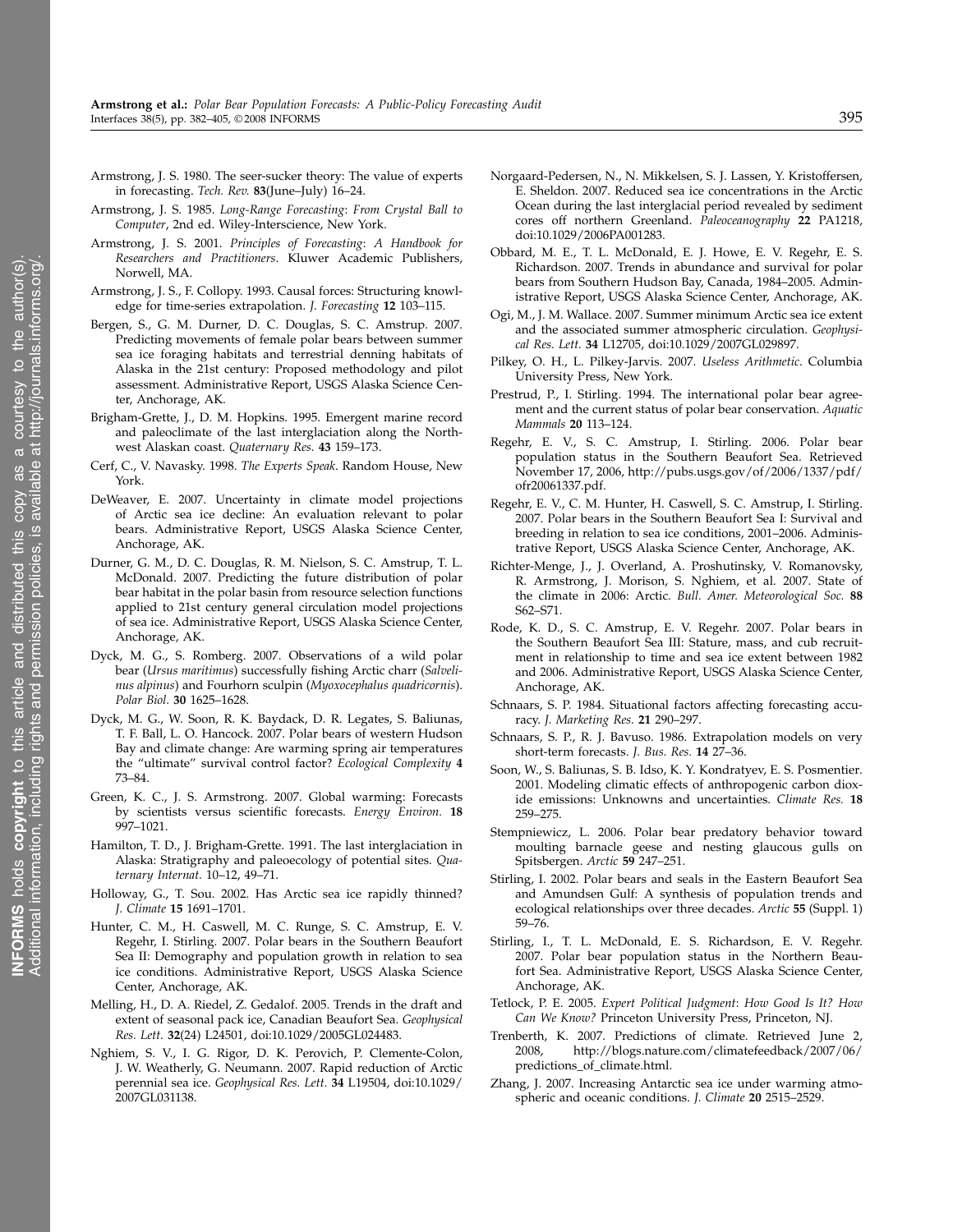# A Commentary on Polar Bear Population Forecasts: A Public-Policy Forecasting Audit

James J. Cochran

Department of Marketing and Analysis, College of Business, Louisiana Tech University, Ruston, Louisiana 71272, jcochran@latech.edu

In February 2005, the Center for Biological Diversity (CBD) filed a petition (Center for Biologin February 2005, the Center for Biological Divercal Diversity 2005) with the US Fish and Wildlife Service (USFWS) requesting that the polar bear (ursus maritimus) be listed as a threatened species under the Endangered Species Act (http://www.fws. gov/laws/lawsdigest/ESACT.HTML). In response, USFWS Director Dale Hall formally proposed listing the polar bear as threatened based on the species' threatened habitat (receding sea ice). Hall cited nine studies (Amstrup et al. 2007, Bergen et al. 2007, DeWeaver 2007, Durner et al. 2007, Hunter et al. 2007, Obbard et al. 2007, Regehr et al. 2007, Rode et al. 2007, and Stirling et al. 2007), which were conducted under the auspices of the US Geological Survey (USGS) to broaden the understanding of the species' current circumstances.

A contentious debate ensued. Supporters of the petition accused the USFWS of delaying the decision to avoid obstructing the sales of oil and gas leases in the Chukchi Sea. In a Newsweek article (Adler 2008), USFWS Director Dale Hall denied these allegations, stating with respect to the studies of the polar bears' plight that, "This is cutting edge science. I needed time to understand it."

Opponents of the petition accused the petitioners and their supporters of using their petition to surreptitiously impede the sales of Chukshi Sea oil and gas leases and force the United States (through ESA restrictions on activities in the species' habitat that would result) to adopt a stronger response to global warming. Kassie Siegel, the environmental attorney who filed the original petition on behalf of the CBD, maintains that the goal of the petition is solely to protect polar bears, but that the protection of endangered or threatened species and protection of these species' habitats are inseparable issues.

In May 2008, US Secretary of the Interior Dirk Kempthorne announced that he concurred with Hall

and had decided to list the polar bear as a threatened species (US Fish & Wildlife Service 2008, US Department of the Interior 2008). The official announcement included the statement:

The listing is based on the best available science, which shows that loss of sea ice threatens and will likely continue to threaten polar bear habitat. This loss of habitat puts polar bears at risk of becoming endangered in the foreseeable future, the standard established by the ESA for designating a threatened species.

In "Polar Bear Population Forecasts: A Public-Policy Forecasting Audit," J. Scott Armstrong, Kesten C. Green, and Willie Soon (AGS in this paper) contribute ex post to this debate by challenging the scientific validity of the nine USGS studies that Hall cited to support his recommendation. Specifically, AGS assess the degree to which two of the studies that the USGS commissioned (i.e., Amstrup et al. 2007 (AMD) and Hunter et al. 2007 (H6)) adhere to the forecasting principles that the Forecasting Principles Project developed in the mid-1990s. Principles of Forecasting (Armstrong 2001) includes these principles (of which there are currently 140); they are also available at www.forecastingprinciples.com, a website that the International Institute of Forecasters sponsors.

After eliminating the 24 principles that they judged as not relevant or applicable to the AMD and H6 efforts, AGS evaluated these studies based on the remaining principles and summarized their challenges by assigning each of these studies a grade of contravened, apparently contravened, not auditable, or properly applied for each remaining principle. The purpose of this commentary is to reflect on AGS's challenges.

When policy makers use science to support their recommendations and decisions, we must insist that these scientific efforts meet three criteria. First, the research and researchers must adhere to established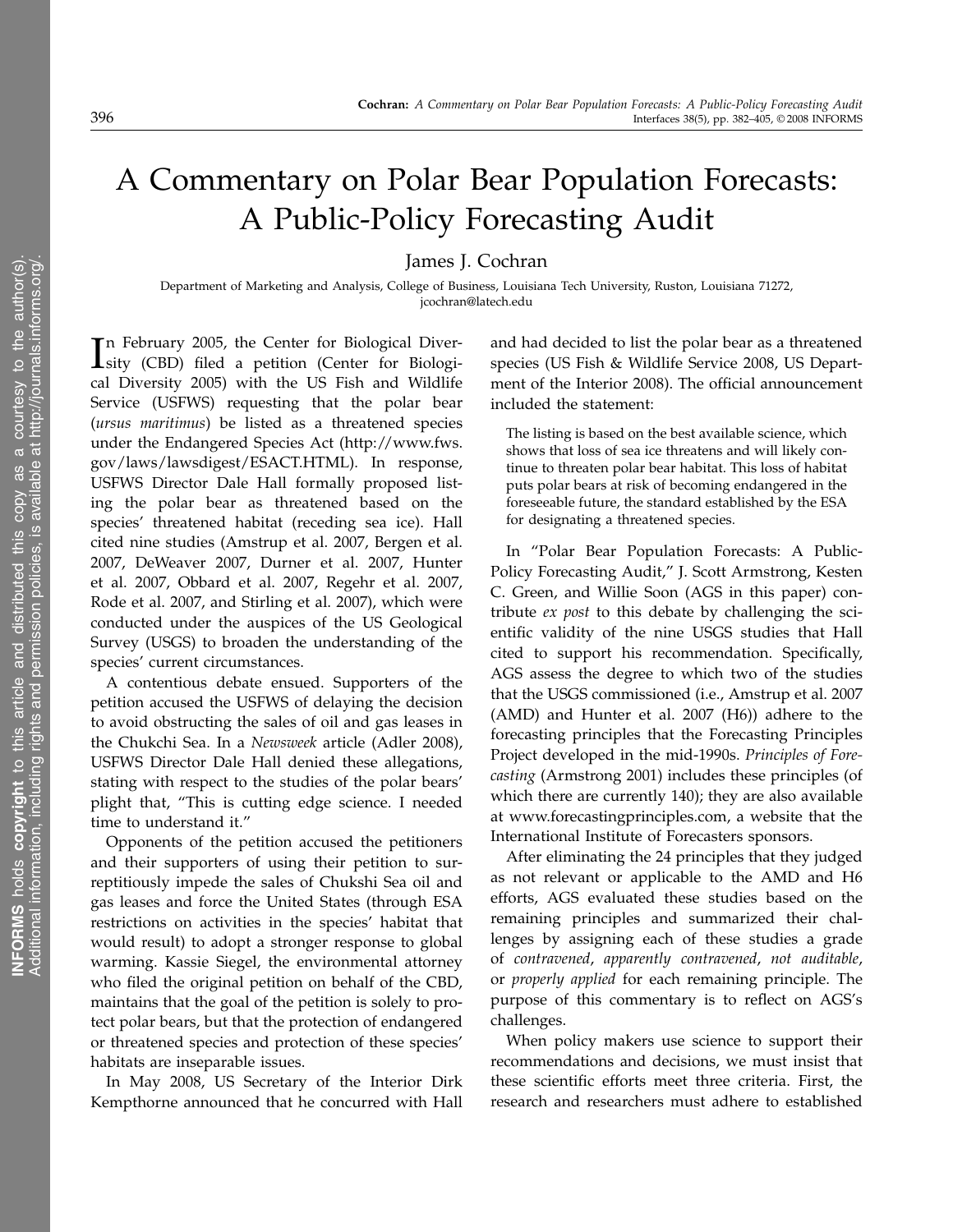scientific standards and practices. Second, they must undertake and execute the scientific research with the sole intent of informing rather than explicitly advocating a specific position on the policy in question (i.e., they must be free of external influence, particularly from the policy and decision makers). Third, the scientific findings must withstand repeated rigorous challenges by other scientists and be consistent with findings of other independent research efforts. While these three criteria are important, they are not sacrosanct. Extenuating circumstances, such as lack of time or unavailability of relevant historical data, might compel scientists engaged in efforts to aid policy makers to strike a balance between rigor and pragmatism. AGS challenge the USGS studies cited by USFWS Director Hall on the basis of each of these three criteria; in doing so, they implicitly argue that neither AMD nor H6 has adequately balanced rigor and pragmatism.

With respect to adherence to established scientific standards and practices of the USGS studies, AGS first challenge that:

The reports...make recommendations with respect to the polar bear listing decision. However, their recommendations do not follow logically from their research because they only make forecasts of the polar bear population. To make policy recommendations based on forecasts, the following assumptions are necessary:

(1) Global warming will occur and will reduce the amount of summer sea ice;

(2) Polar bears will not adapt; thus, they will thus obtain less food than they do now by hunting from the sea-ice platform;

(3) Listing polar bears as a threatened or endangered species will result in policies that will solve the problem without serious detrimental effects; and

(4) Other policies would be inferior to those based on the Endangered Species Act listing.

# Later AGS states:

AMD and H6 provided no scientific evidence to support their assumptions about any of the four issues that we identified above.

AGS's discussion of the first two assumptions on their list is relevant to the AMD and H6 forecasts and deserves careful consideration. However, counter to AGS's statements, I find no specific policy recommendations in either AMD or H6; each report carefully avoids making such recommendations. Furthermore,

the third and fourth assumptions that AGS list are not assumptions of the AMD or H6 forecasts; they are issues that policy makers must consider; therefore, this portion of AGS's list is not relevant to a discussion of the scientific merits of AMD and H6.

With regard to AMD and H6, AGS also maintain:

Their forecasting procedures depended on a complex set of assumptions, including the erroneous assumption that general circulation models provide valid forecasts of summer sea ice in the regions that polar bears inhabit. Nevertheless, we audited their conditional forecasts of what would happen to the polar bear population assuming, as the authors did, that the extent of summer sea ice would decrease substantially during the coming decades. We found that Amstrup et al. properly applied 15 percent of relevant forecasting principles and Hunter et al. 10 percent. Averaging across the two papers, 46 percent of the principles were clearly contravened and 23 percent were apparently contravened. Consequently, their forecasts are unscientific and inconsequential to decision makers. We recommend that researchers apply all relevant principles properly when important public-policy decisions depend on their forecasts.

By AGS's assessment, AMD contravened 41 principles and apparently contravened 32 principles, while properly applying only 17 of the remaining 116 principles. In AGS's judgment, H6 contravened 61 principles and apparently contravened 19 principles, while properly applying only 10 of the remaining 105 principles. AGS summarize their grades for the AMD and H6 research efforts on every forecasting principle in appendices. They also discuss in some detail "...some of the more serious problems with the AMD forecasting procedures ..." i.e., AMD's apparent contraventions of the following principles:

• Match the forecasting method(s) to the situation (Principle 6.7)

• Be conservative in situations of high uncertainty or instability (Principle 7.3)

• Obtain forecasts from heterogeneous experts (Principle 8.5)

• Use all important variables (Principle 10.2)

AGS follow with a similar discussion of H6, focusing on the following principles:

• Decisions, actions, and biases (Principles 1.1–1.3)

• Ensure that information is reliable and that measurement error is low (Principle 4.2)

• Obtain all important data (Principle 4.4)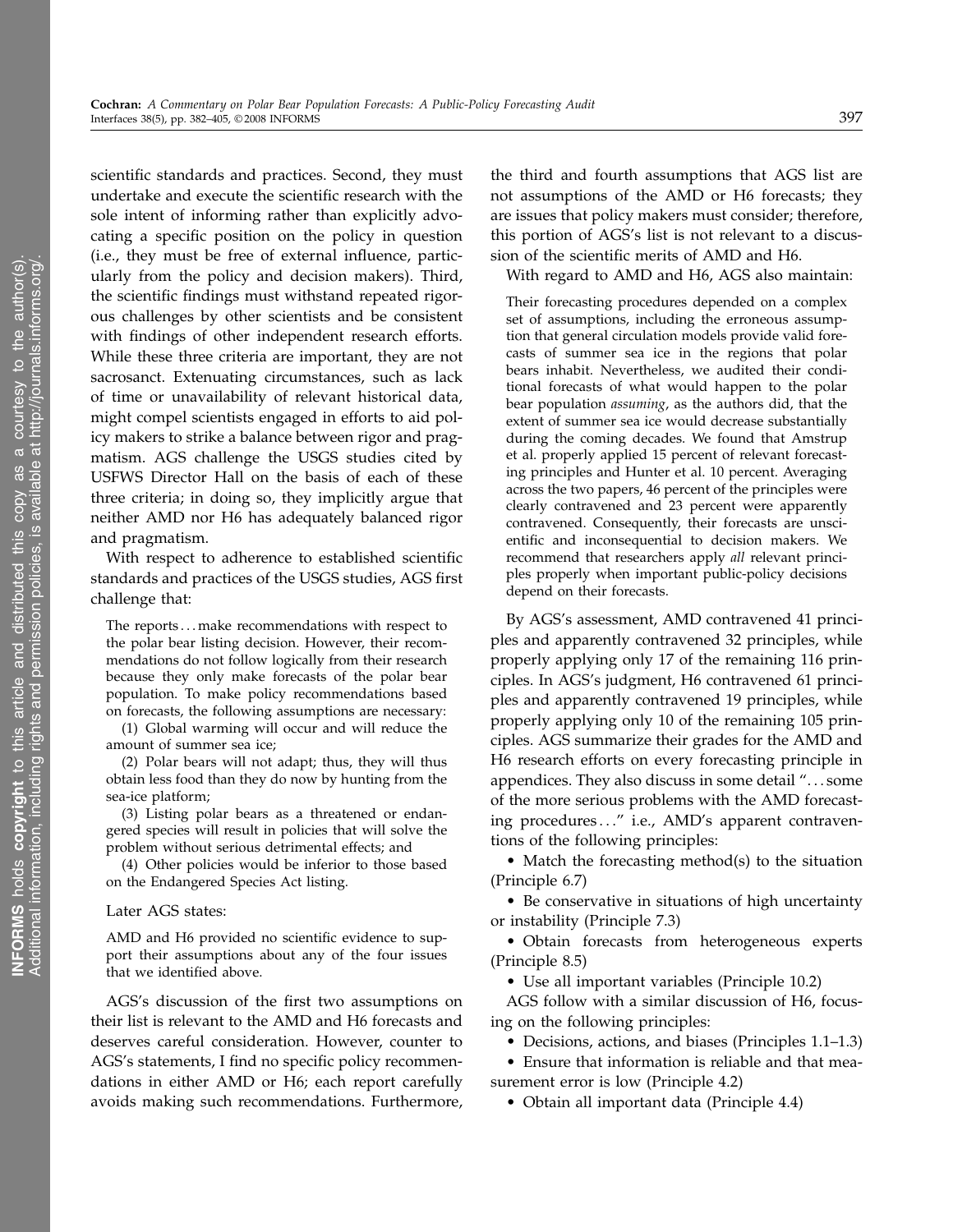• Be conservative in situations of high uncertainty or instability (Principle 7.3)

• Match the model to the underlying phenomena (Principle 9.2)

- Update frequently (Principle 9.5)
- Use all important variables (Principle 10.2)

• Use different types of data to measure a relationship (Principle 10.5)

• Forecast for alternate interventions (Principle 10.7)

• Provide easy access to the data (Principle 13.8)

• When assessing prediction intervals, list possible outcomes and assess their likelihoods (Principle 14.7)

AMD and H6 unquestionably contravened several of the 140 principles to some degree and should be held accountable for these contraventions. However, it is doubtful that scientific projections provided to inform policy makers with respect to any decision to list a species as threatened or endangered (or any other policy decision) have successfully avoided all contravention of these principles. To adequately assess the research used in support of the polar-bear– listing decision, we must consider two issues (neither of which AGS have addressed):

• After considering the potential gravity of the circumstances and consequences of the ultimate decision, how egregious are the contraventions of AMD and H6? That is, what level of adherence to the forecasting principles is practical in this case?

• How do the contraventions of AMD and H6 compare to the contraventions committed by scientists who have produced projections for similar ESA listing decisions? Did such contraventions lead to substantially inferior forecasts?

With respect to the freedom of the scientific research from influence by the policy makers, AGS state:

Principle 1.3 (Make sure forecasts are independent of politics) is an example of a principle that was contravened in both reports (indeed, in all nine). By politics, we mean any type of organizational bias or pressure. It is not unusual for different stakeholders to prefer particular forecasts; however, if forecasters are influenced by such considerations, forecast accuracy could suffer. The header on the title page of each of the nine reports suggests how the authors interpreted their task: "USGS Science Strategy to Support US Fish and Wildlife Service Polar Bear Listing Decision." A more neutral statement of purpose might have read "Forecasts of the polar bear population under alternative policy regimes."

Given the contentious nature of this issue and the current noxious political environment, would Kempthorne, Hall, or USGS Director Mark D. Myers brazenly flaunt such an obvious and egregious bias? The heading to which AGS refer is indeed included on the title page of each of the nine USGS reports. However, a review of the abstracts and introductions reveals one or more statements in each USGS report that explicitly indicate the research was undertaken to inform the USFWS polar-bear–listing recommendation and not with the intent to support a specific outcome, conclusion, or policy. Other than the titles of the individual USGS research projects, the title pages are identical for each of the nine USGS studies; this is likely because the USGS, USFWS, or Department of the Interior imposed a specific format requirement. Based on the evidence that AGS cited, this challenge lacks merit.

With respect to withstanding repeated rigorous challenges by other scientists and consistence with findings of other independent research efforts, we must temper any assessment by the potential gravity of the circumstances and consequences of the ultimate decision. If this decision is made before other scientists have an opportunity to reflect on and challenge the methodology and conclusions of AMD and H6, we risk incurring the opportunity costs of imposing restrictions on economic activity in the polar bear habitat. On the other hand, we risk the loss of the polar bear species and the resulting (mostly unknown) consequences if this decision is inordinately delayed.

Again, the scientific community has undeniably had relatively little time to ruminate over the nine USGS-sponsored research studies that USFWS cites in its recommendation. However, to adequately assess the research used to support the polar-bear–listing decision, we must consider the following issues, which AGS does not address:

• Do the potential gravity of the circumstances and consequences of the ultimate decision justify the relatively brief opportunity the scientific community was given to critically evaluate the AMD and H6 research efforts?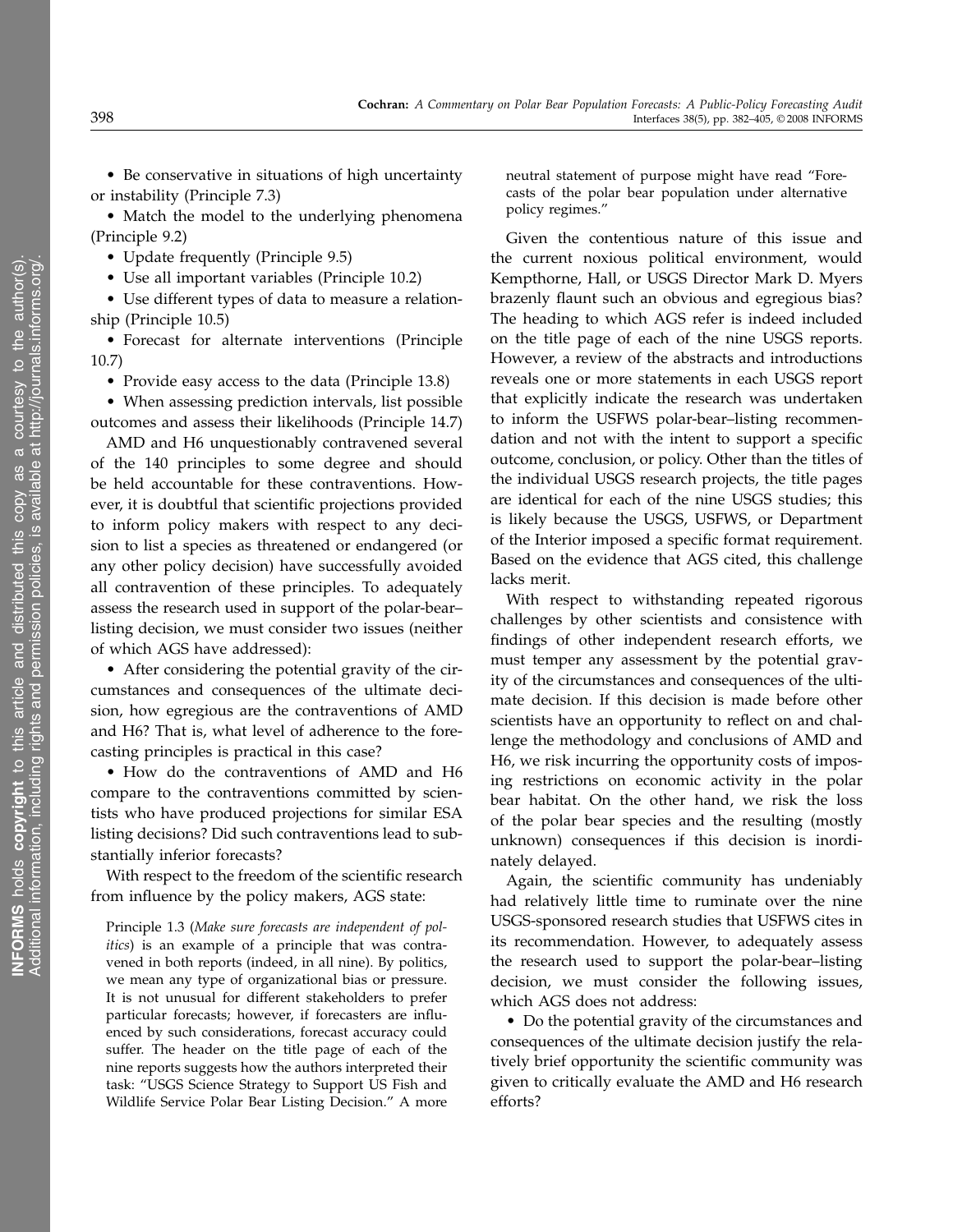• How does the opportunity the scientific community was given to critically evaluate the research efforts of AMD and H6 compare to the opportunities given to scientists to critically evaluate projections for similar ESA listing decisions?

A related issue that AGS did not explicitly raise should also be of concern. Forecasting Principle 8.5 states: "Obtain forecasts from heterogeneous experts." The nine USGS papers list 36 authors; however, only 17 different authors contributed to these papers. Amstrup was coauthor of six of these papers; Regehr was coauthor of five; Douglass, McDonald, and Sterling each coauthored three of these papers; Caswell, Durner, Hunter, and Richardson each coauthored two; and Bergen, Howe, Marcot, Nielson, Obbard, Rode, and Runge each coauthored a single paper (DeWeaver was sole author on his only contribution). The lack of independent perspectives for the scientific study of a complex problem with such broad potential implications is disturbing (even if this is a standard government practice).

In conclusion, AGS state in their abstract:

We recommend that researchers apply all relevant principles properly when important public-policy decisions depend on their forecasts.

While AGS raise several valid concerns, questions remain. Was the lack of strict adherence to forecasting principles by AMD and H6 due to their zealous support of the listing of polar bears as an endangered species? Or rather, were these scientists' contraventions merely practical and minor infractions that were justifiable based on the critical nature of the polar bears' circumstances? Have AMD and/or H6 adequately balanced adherence to scientific principles and pragmatism? The final assessment of the scientific merit of the research efforts of AMD and H6 (as well as the other seven USGS studies that USWFS cited) depends on the answers to these questions. Ultimately, what do we choose? Do we protect the polar bear (and its environment) and risk needlessly burdening those who wish to use the arctic region for economic purposes, or do we allow economic development of the polar bears' arctic habitat and risk the eventual extinction of the species? One's opinion about which concern is more critical to the longterm viability of mankind and the planet likely drives

one's opinion of how strictly the USGS reports must adhere to the forecasting principles that AGS reference. Which is more critical—the environmental crisis or energy crisis? Your response to this question ultimately determines your assessment of the validity of AGS's challenges to the AMD and H6 studies.

Ultimately and somewhat paradoxically, when forming my opinion on the AMD and H6 studies and the resulting policy decision, I find myself returning to Forecasting Principle 7.3 and AGS's ensuing discussion:

Be conservative in situations of high uncertainty or instability (Principle 7.3)

Forecasts should be conservative when a situation is unstable, complex or uncertain. Being conservative means moving forecasts towards "no change" or, in cases that exhibit a well-established, long-term trend and where there is no reason to expect the trend to change, being conservative means moving forecasts toward the trend line. A long-term trend is one that has been evident over a period that is *much longer* than the period being forecast. Conservatism is a fundamental principle in forecasting.

In the face of such high uncertainty or instability, policy makers should be held to the same standard of conservatism. And policies that are intended to preserve Ursus *maritimus* through attempts to safeguard its habitat are certainly more conservative than policies that allow for potential changes or disruption of this habitat.

### References

Adler, J. 2008. The race for survival. Newsweek (June 9) 40–50.

- Amstrup, S. C., B. G. Marcot, D. C. Douglas. 2007. Forecasting the rangewide status of polar bears at selected times in the 21st century. Administrative Report, USGS Alaska Science Center, Anchorage, AK.
- Armstrong, J. S. 2001. Principles of Forecasting: A Handbook for Researchers and Practitioners. Kluwer Academic Publishers, Norwell, MA.
- Bergen, S., G. M. Durner, D. C. Douglas, S. C. Amstrup. 2007. Predicting movements of female polar bears between summer sea ice foraging habitats and terrestrial denning habitats of Alaska in the 21st century: Proposed methodology and pilot assessment. Administrative Report, USGS Alaska Science Center, Anchorage, AK.
- Center for Biological Diversity. 2005. Petition to list the polar bear (ursus maritimus) as a threatened species under the Endangered Species Act. Retrieved May 30, 2008, http://www.eswr.com/ latest/polarbearpetition.pdf.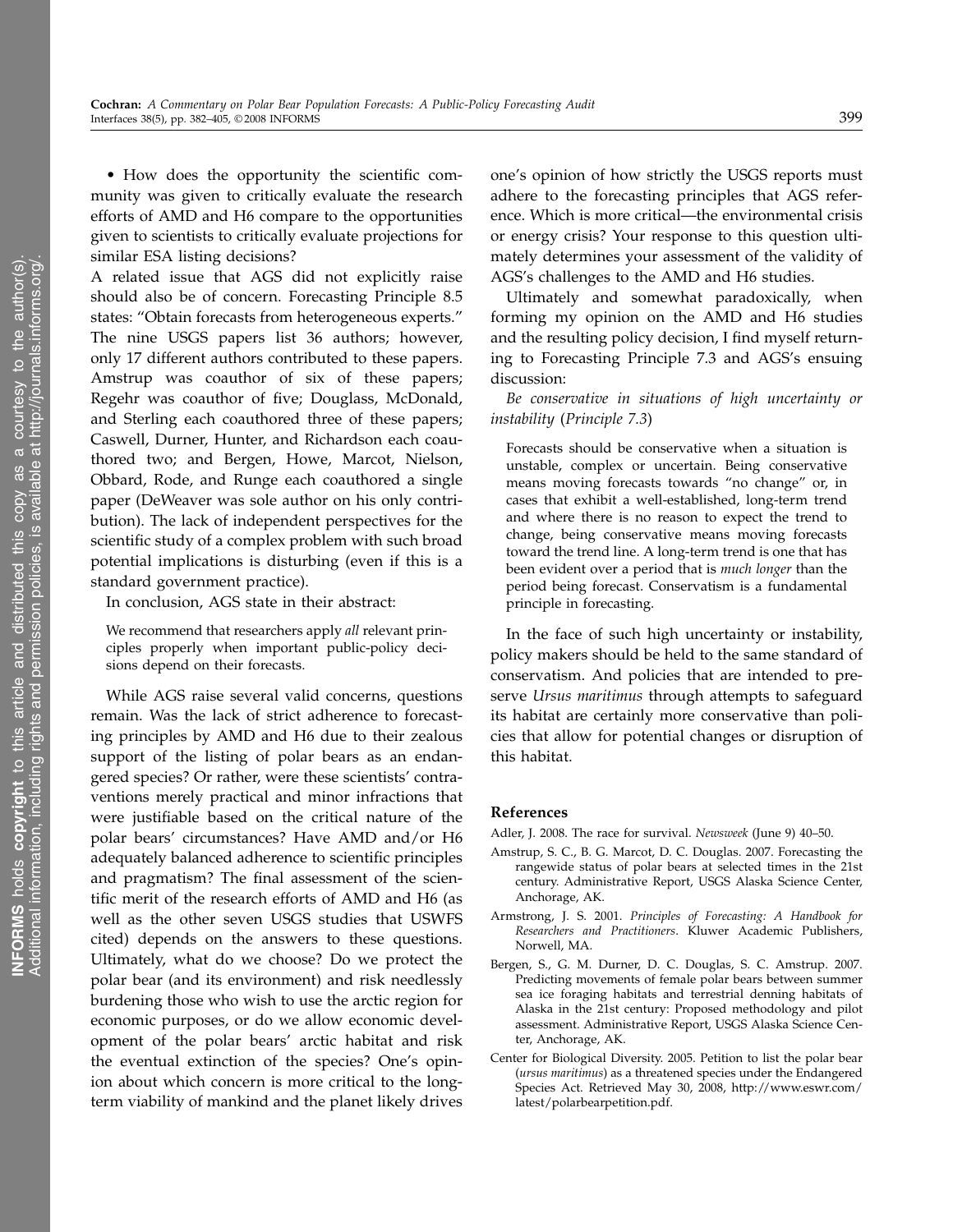- DeWeaver, E. 2007. Uncertainty in climate model projections of Arctic sea ice decline: An evaluation relevant to polar bears. Administrative Report, USGS Alaska Science Center, Anchorage, AK.
- Durner, G. M., D. C. Douglas, R. M. Nielson, S. C. Amstrup, T. L. McDonald. 2007. Predicting the future distribution of polar bear habitat in the polar basin from resource selection functions applied to 21st century general circulation model projections of sea ice. Administrative Report, USGS Alaska Science Center, Anchorage, AK.
- Hunter, C. M., H. Caswell, M. C. Runge, S. C. Amstrup, E. V. Regehr, I. Stirling. 2007. Polar bears in the southern Beaufort Sea II: Demography and population growth in relation to sea ice conditions. Administrative Report, USGS Alaska Science Center, Anchorage, AK.
- Obbard, M. E., T. L. McDonald, E. J. Howe, E. V. Regehr, E. S. Richardson. 2007. Trends in abundance and survival for polar bears from Southern Hudson Bay, Canada, 1984–2005. Administrative Report, USGS Alaska Science Center, Anchorage, AK.
- Regehr, E. V., C. M. Hunter, H. Caswell, S. C. Amstrup, I. Stirling. 2007. Polar bears in the Southern Beaufort Sea I: Survival and

breeding in relation to sea ice conditions, 2001–2006. Administrative Report, USGS Alaska Science Center, Anchorage, AK.

- Rode, K. D., S. C. Amstrup, E. V. Regehr. 2007. Polar bears in the Southern Beaufort Sea III: Stature, mass, and cub recruitment in relationship to time and sea ice extent between 1982 and 2006. Administrative Report, USGS Alaska Science Center, Anchorage, AK.
- Stirling, I., T. L. McDonald, E. S. Richardson, E. V. Regehr. 2007. Polar bear population status in the Northern Beaufort Sea. Administrative Report, USGS Alaska Science Center, Anchorage, AK.
- US Department of the Interior. 2008. Secretary Kempthorne announces decision to protect polar bears under Endangered Species Act. Retrieved June 2, 2008, http://www.doi.gov/ issues/polar\_bears.html.
- US Fish and Wildlife Service. 2008. Secretary Kempthorne announces decision to protect polar bears under Endangered Species Act. Retrieved June 2, 2008, http://www.fws.gov/ news/NewsReleases/showNews.cfm?newsId=ECB61DD1- 0D74-1D7B-4A67E9B51FB1626B.

# Unscientific Forecasts and Wise Decisions: Commentary on Armstrong, Green, and Soon

Paul Goodwin

University of Bath, The Management School, Claverton Down, Bath, United Kingdom, mnspg@bath.ac.uk

Armstrong, Green, and Soon argue that forecasts<br>of a serious decline in the population of polar bears should be discounted because they are not based on scientific forecasting principles. They go on to imply that, because the argument for listing polar bears as an endangered species is based on these forecasts, there is no current case for such a listing. In this commentary, I examine two aspects of their argument. First, should the principles established in the forecasting principles project (Armstrong 2001) be applied to forecasting in the natural sciences and, second, should an absence of credible forecasts of declining polar bear populations necessarily preclude a decision to add them to the endangered species list?

I looked at the brief biographies, which Armstrong (2001) lists, of the "forty internationally recognised experts" who formulated the forecasting principles. Of these, 31 (nearly 78 percent) were primarily associated with business or economic forecasting. The remainder were either psychologists or statisticians. None of the experts had a predominant interest or

background in the natural sciences. This raises the question of whether there are fundamental differences between business and economic forecasting and forecasting in the natural sciences, which might render the principles inappropriate for evaluating the quality of the polar bear forecasts that Armstrong, Green, and Soon report.

If one compares studies of business and economic forecasting (e.g., Fildes and Hastings 1994, Fildes and Goodwin 2007, Turner 1990) with reports of natural science forecasting (e.g., Amstrup et al. 2007, Green and Armstrong 2007), it is difficult to find any fundamental distinctions between the characteristics of the two types of forecasts. Indeed, it is easier to find similarities than differences. Both forecast types often involve the simple extrapolation of past time series patterns or the use of models of complex systems to predict outputs from inputs. Both normally involve the need to filter noise so that we can identify underlying systematic patterns. Both often involve substantial amounts of judgments by experts;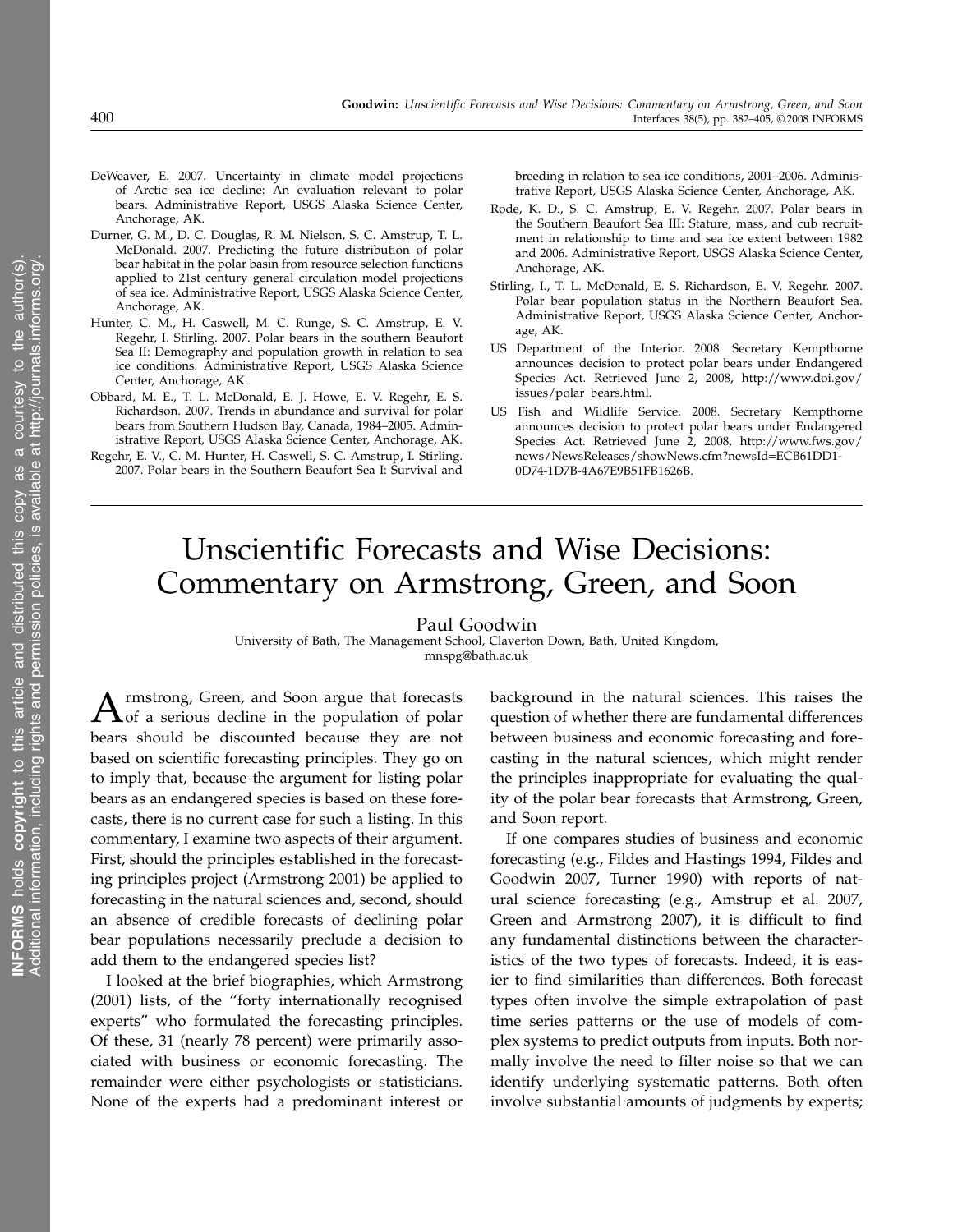and both can be significantly affected by political considerations. In the natural sciences these political considerations might include the desire to support the prevailing wisdom of the day, perhaps to secure additional research funding, or the wish to confirm one's own theories (Mahoney 1979, Green and Armstrong 2007). In a business setting, these considerations might involve the need to please senior managers or the inclination to enhance the interests of one's own department (Fildes and Hastings 1994, Goodwin 1998). The misuse of mathematical or statistical methods in the two domains is also sometimes surprisingly similar with an expert producing a forecast based on judgment and then creating or adapting a model to confirm this judgment to provide a veneer of scientific validity for the desired forecast (Goodwin et al. 2007, Green and Armstrong 2007).

Nevertheless, a large part of the case that Armstrong, Green, and Soon present is based on doubts about the role of the experts in the polar bear forecasts. Perhaps expert judgments are more reliable in the natural sciences? When Shanteau (1992) compared the effectiveness of experts' judgments in 20 fields, he found no systematic distinction between the quality of judgments made in science and business. While weather forecasters, accountants, auditors, and physicists displayed good judgment, the judgments of physicians, psychiatrists, stockbrokers, and personnel selectors were often poor. Shanteau concluded that expert judgment tends to be reliable when it relates to something that is relatively constant, when it involves physical stimuli rather than human behavior, and when regular and rapid feedback allows the expert to learn from past performance. While the humanbehavior element may be relatively disadvantageous to business and economic forecasters, it appears that we should also be skeptical of the forecasts of expert scientists when there is a lack of constancy in the variable to be forecast (e.g., global temperatures and polar bear populations) and an absence of rapid and reliable feedback.

This suggests that, in general, the principles apply just as much to forecasting in the natural sciences as they do to business and economic forecasts. While different principles might have varying degrees of relevance and importance in different forecasting situations, this is true whether one is comparing different business situations or business and scientific

forecasting. Indeed, many of the principles are selfevidently sensible. Estimating a causal relationship from five observations is not advisable in any field. On that basis, the critique that Armstrong, Green, and Soon made of the polar-bear–population forecasts is compelling.

Can the same be said about the authors' implication that polar bears should not be listed as an endangered species? I believe that we should be more cautious. Normative decision theory separates the process of making a forecast from the process of evaluating the possible outcomes of each course of action. Conventional decision models represent a forecast as a probability distribution of the outcomes. Unlike a point forecast (e.g., a forecast that the current polar bear populations will increase by 10 percent by mid century), a forecast that is expressed as a probability distribution provides information on the level of uncertainty that is associated with a course of action. For example, a 10 percent increase may simply be the mean of the probability distribution; however, there may be a 0.99 probability that the increase in the population could range between −20 percent and +40 percent. The authors point out that, in conditions of high uncertainty, forecasts should be conservative; hence, no change forecasts are advisable. While this may apply to the estimate of the central tendency of the probability distribution, we should clearly increase the dispersion of this distribution when uncertainty is greater. Consider a probability distribution of the polar bear population in 2030. Even if we apply a no-change forecast to the distribution's central tendency, there is still likely to be a greaterthan-zero probability of a significant decline in polar bear numbers. Suppose that we estimate this probability to be only 1 in 1,000. Can we say that the risk is so low that the listing of polar bears is unjustified? Without an evaluation of the consequences of a significant population decline, we cannot make such a decision. The value that society attaches to a healthy polar bear population might make such a risk unacceptable, even when balanced against the advantages of not listing polar bears (such as greater freedom to exploit resources in the polar regions). Few people would tolerate a nuclear power plant near their town that had a 1 in 1,000 probability of a meltdown in a 20-year period. In short, it is not possible to use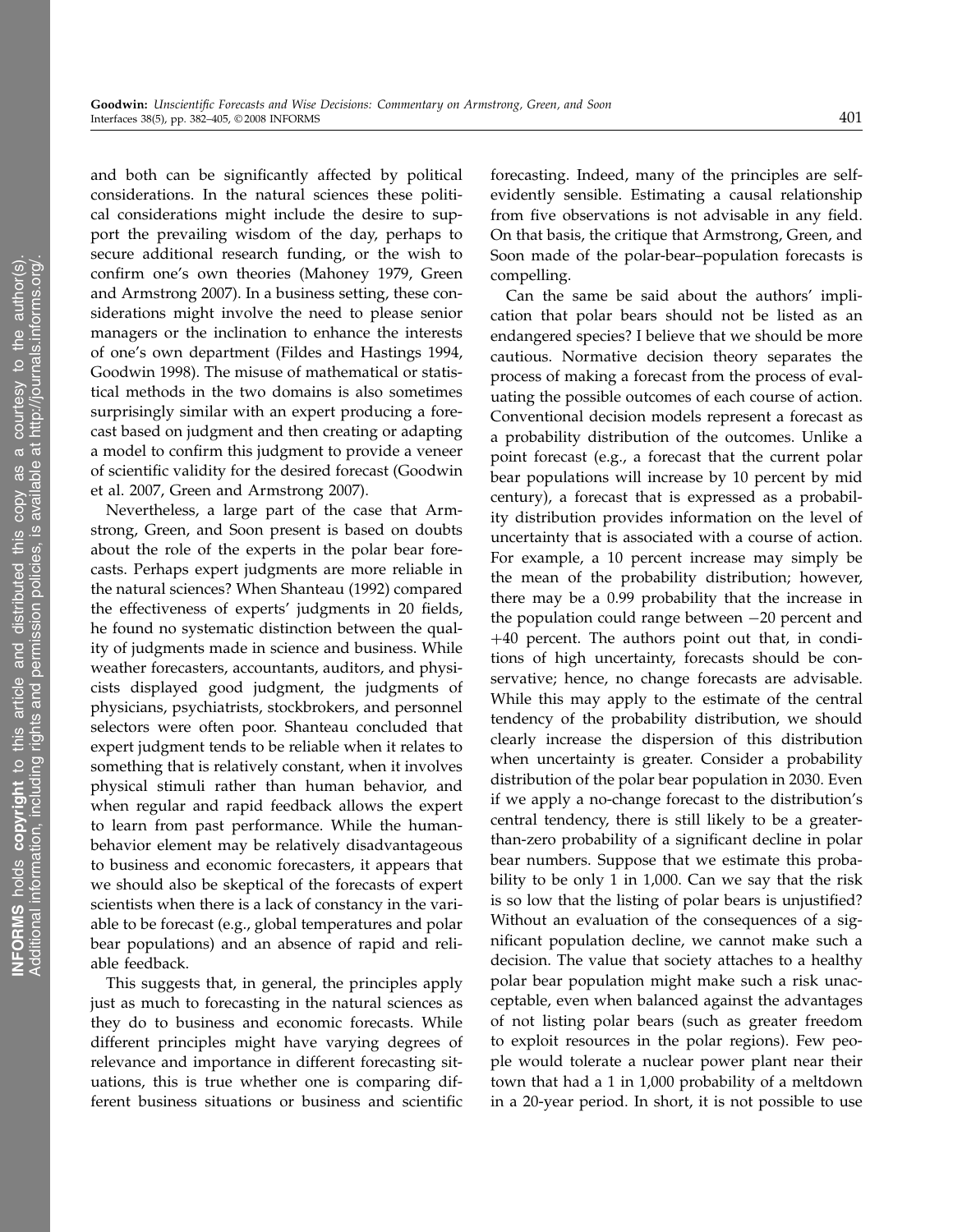a forecast to establish that a decision is wrong. This applies even if we express the forecast as a probability distribution, let alone a point forecast.

Armstrong, Green, and Soon are right; the forecasts they criticize tell us nothing about which course of action is appropriate. However, while the evidencebased forecasting process that they recommend would inform the decision, it would, on its own, be insufficient to tell us whether or not polar bears should be protected.

# References

- Amstrup, S. C., B. G. Marcot, D. C. Douglas. 2007. Forecasting the rangewide status of polar bears at selected times in the 21st century. Administrative Report, USGS Alaska Science Center, Anchorage, AK.
- Armstrong, J. S. 2001. Principles of Forecasting: A Handbook for Researchers and Practitioners. Kluwer Academic Publishers, Norwell, MA.
- Fildes, R., P. Goodwin. 2007. Against your better judgment? How organizations can improve their use of management judgment in forecasting. Interfaces 37 570–576.
- Fildes, R., R. Hastings. 1994. The organization and improvement of market forecasting. J. Oper. Res. Soc. 45 1–16.
- Goodwin, P. 1998. Enhancing judgmental sales forecasting: The role of laboratory research. G. Wright, P. Goodwin, eds. Forecasting with Judgment. Wiley, Chichester, UK, 91–111.
- Goodwin, P., W. Y. Lee, R. Fildes, K. Nikolopoulos, M. Lawrence. 2007. Understanding the use of forecasting systems: An interpretive study in a supply-chain company. Working paper, Bath University Management School, Bath, UK.
- Green, K. C., J. S. Armstrong. 2007. Global warming: Forecasts by scientists versus scientific forecasts. Energy Environ. 18 997–1021.
- Mahoney, M. J. 1979. Psychology of the scientist: An evaluative review. Soc. Stud. Sci. 9 349–375.
- Shanteau, J. 1992. The psychology of experts: An alternative view. G. Wright, F. Bolger, eds. Expertise and Decision Support. Plenum, New York, 11–23.
- Turner, D. S. 1990. The role of judgment in macroeconomic forecasting. J. Forecasting 9 315–345.

# Commentary: Polar Bear Population Forecasts: A Public-Policy Forecasting Audit

Frederic Murphy

Fox School of Business and Management, Temple University, Philadelphia, Pennsylvania 19122, fmurphy@temple.edu

A rmstrong, Green, and Soon make very power-<br>ful points about the reliability of public-policy forecasts. What do you do when you must address an important policy question but there is no available data to fit with any statistical method? The major problem is that every expert carries around some mental model and argues using that model. Mental models have more hidden assumptions than explicit models do; verification consists of quoting everything possible that supports that model. This reduces policy-making to argument, something that Washington lawyers relish to the point where they come to believe their mental models are fact.

People with a singular lack of insight often dominate the debates on how to frame a problem. Jack Anderson, a noted Washington columnist during the 1970s energy crisis, framed the energy problem as an internal government conspiracy; he then proceeded

to ruin careers through innuendo. Barry Commoner, one of the early ecologists, also articulated conspiracy theories, essentially acting as the Don Rickles of energy-policy analysis. The most interesting feature of Commoner's career is that he left biology, became an ecologist, after he used his polemical skills to argue against Watson and Crick, the discoverers of DNA, and the existence of DNA. He demonstrated that the need to debate is more important for some people than the subject debated. What has saved us from conspiracy theorists in this round of energyprice increases is that no lurking conspirators have ever been found.

Another skewed framing of the energy debate was and is the notion of energy independence. The public figures who now talk of "independence" forget that Richard Nixon framed the problem with his quote "if we can put a man on the moon, we can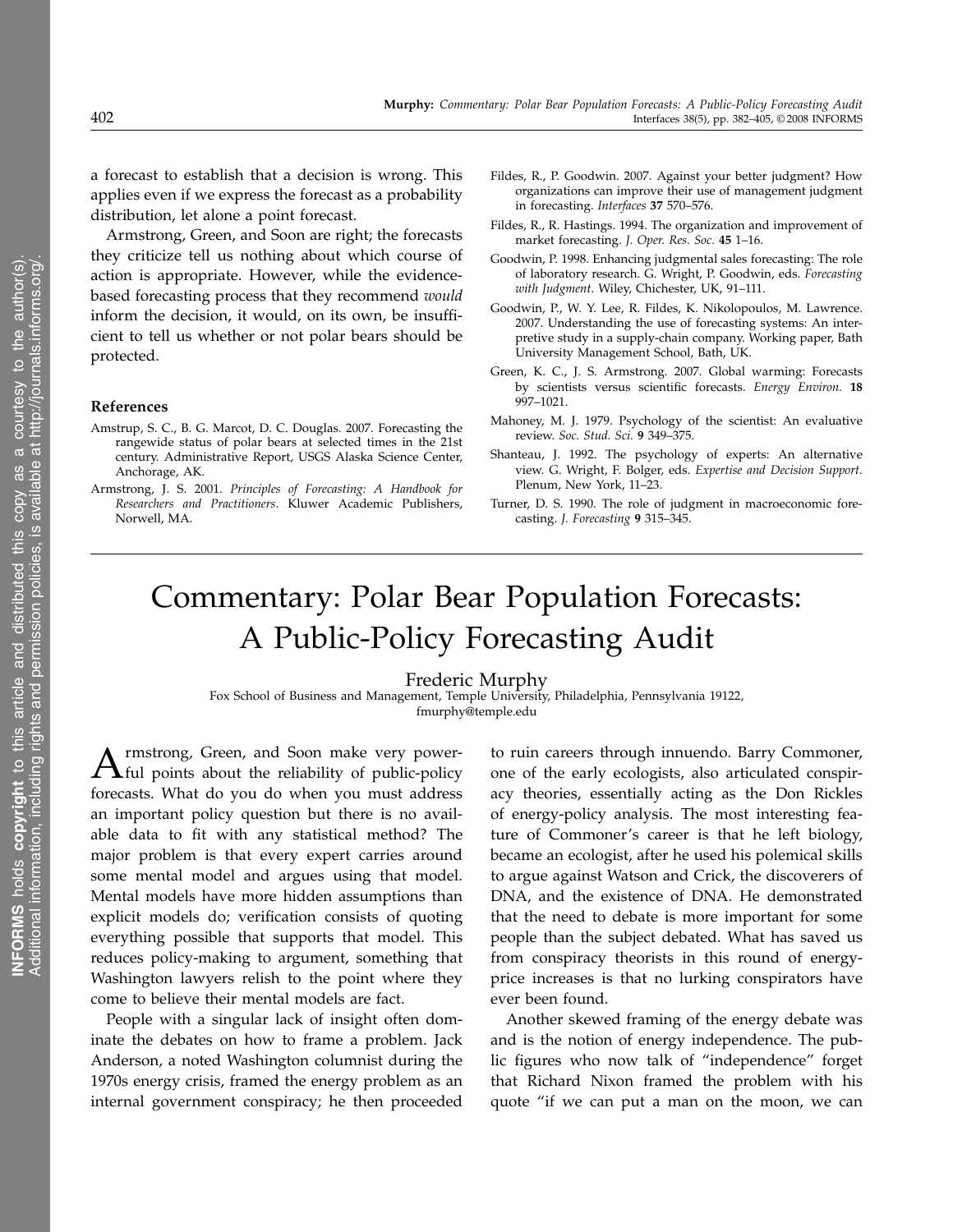achieve energy independence." Thus, they ally themselves with one of the worst US presidents. The concept of energy independence suffers from more than guilt by association: two aspects of the perspective were and are dead wrong. First, it bounds the problem as an engineering and technology problem and ignores that it is also a lifestyle problem. When we talk about lifestyle, we should not talk about "needs." As long as we are not starving in Darfur, we should talk of "wants." The use of "needs" too often frames debates in ways that are not helpful; and "needs" is an empirical claim that demand elasticities are 0, but stated as if absolute truth. The words (and mental models) of lawyers and engineers too often consist mainly of beliefs that they articulate as immutable truths. Because lawyers dominate politics and engineers dominate the Department of Energy, the highlevel discussions are regularly framed in terms of needs to be met by overly subsidized new technologies. Yet, having only a technology focus ignores the adaptability of the populace. Armstrong, Green, and Soon point out that polar bears have a history of adaptation. If polar bears can adapt, so too can people.

Second, we must not forget the formative experiences of the Nixon-era leaders. Nixon, the last of the New Deal presidents, frequently talked about his "running the country." All of the formative experiences of the nation's leaders in the early 1970s were rooted in the Depression and World War II—periods in which government, not markets, solved problems. I and my then-young colleagues studied microeconomics as it was developed in the 1950s and 1960s. The glory days of the New Deal were something we read about in history books and our parents fought in WWII. Thus, the energy debates of the 1970s were a contest between the markets view and a "running the country" view that had an intergenerational twist.

At the time of the legislative debates, John Dingell, the head of the House Energy and Commerce Committee and a prime believer in the New Deal and big government, found himself weather stripping his windows to lower his heating bills. He realized that people can and do adapt. Thus, he came to accept that demand elasticity is greater than 0 through his own actions. The market-oriented energy legislation of the Carter years passed because of that simple experience.

History also came out on the side of markets working in most, but not all, cases. That markets have worked in most areas, but not all, illustrates that the virtues of markets are also not an absolute.

Armstrong, Green, and Soon argue too blithely about staying independent of politics. As I have described, we all operate with belief systems, and those belief systems lead us to self-select where we stand on issues and with whom we associate. Our beliefs lead us to the point where we know our side is right. We have all seen the maps of who buys what books from Amazon and the disjunction between "lefty" and "righty" readers. Both sets of purchasers think they are right—the people on the other side are "political." After all, those with whom we choose to associate reinforce our perception of cultural and social norms. My views are shaped by hanging out with colleagues who have analytic skills, which I see as all too rare in the general public.

Thompson (1984), a sociologist, writes of visiting the International Institute on Applied Systems Analysis, outside of Vienna, Austria. After observing the researchers there, he described the different energy tribes and how they made assumptions in their models that led to results that validated their tribal beliefs. That process is repeating itself in the global-warming debates. We have new Barry Commoners engaged in the same battles for prominence over a different subject. After all, the personal desire is prominence; the topic at hand is the vehicle. Independent of the truths that are yet to be revealed, we are seeing the law of conservation on debate intensity: Once one issue quiets down, those in need of an argument will find another issue to debate with equal fervor.

The papers that Armstrong, Green, and Soon examine are tribal statements and must be seen as such. The authors of those papers may be in the winning tribes. However, if they are, polar bears will be gone before the full evidence is in.

What I do not see in the Armstrong, Green, and Soon paper, or read in the newspapers, is the consequence of the decision to list polar bears as endangered species. What are the benefits of listing them, other than restricted hunting? To what extent is polar bear mortality due to hunting? Is there anything short of ending global warming or putting all of them in zoos that will help polar bears? Furthermore, I do not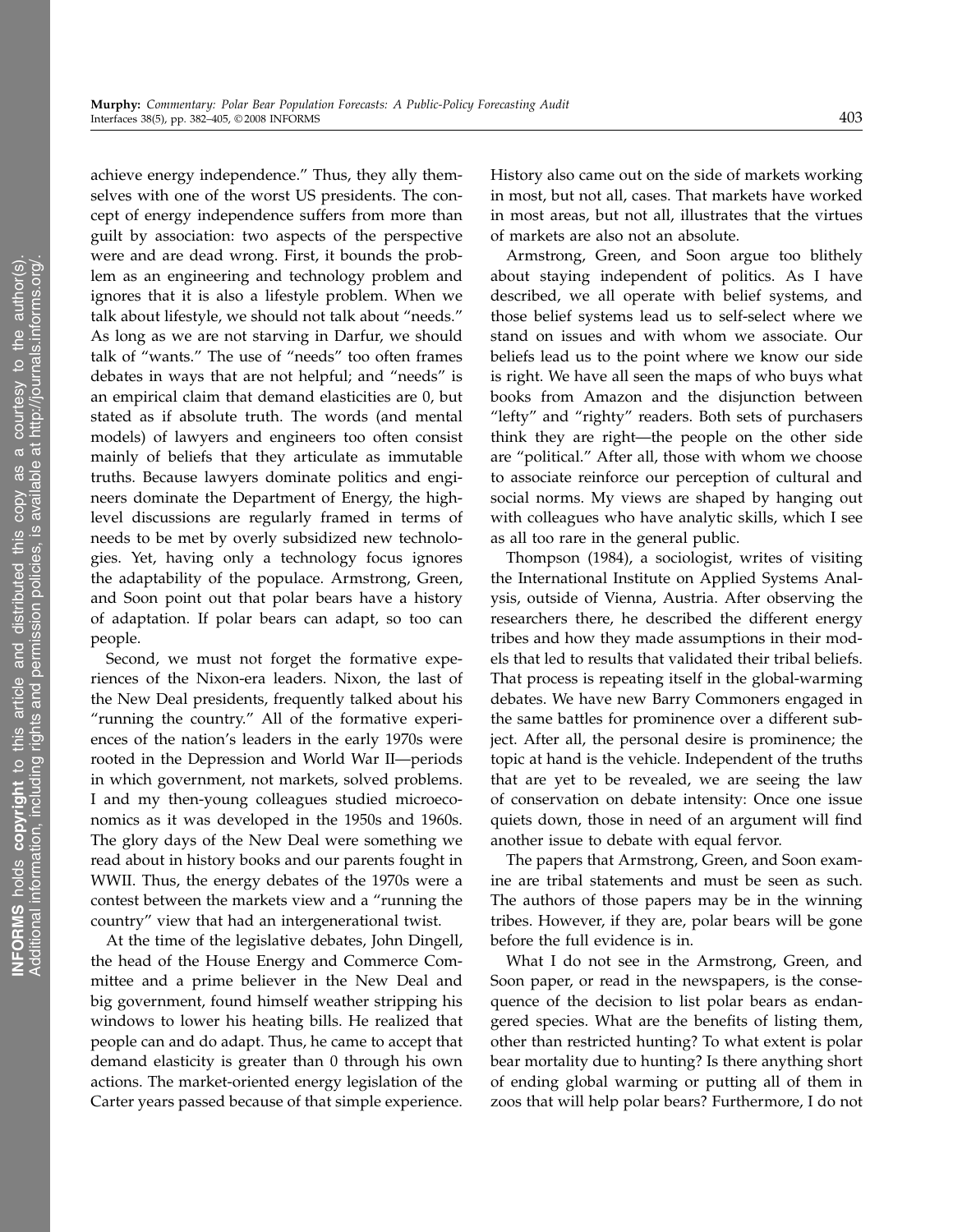know what the real decision situation is. For example, if the models are right and the polar bears will die, then the policy that maximizes social welfare is to hunt them and eat them before they drown from lack of sea ice. If global-warming decisions are to be made solely for the preservation of polar bears, then we must address the reality that fossil fuels have been essential in holding off the Malthusian outcome of mass starvation. Are the authors just members of the global-warming tribe who are using polar bears as another vehicle to beat up on an energy-consuming world where there is no real decision that can change this situation other than addressing global warming head on? Then listing the bears as endangered has only symbolic value and no bears will be saved. If the cost of a bear-preserving solution is cheap, then

the forecast errors will not cost much if the solution is implemented.

The real decision problem needs to be articulated before the forecasts are made. The tribal assumptions must be vetted. At the same time, we should be aware that it is easier to pick apart the details of an explicitly stated analytical model than a mental model. Going after specified models has the unintended consequence of giving more credence to untestable mental models.

# Reference

Thompson, M. 1984. Among the energy tribes: A cultural framework for the analysis and design of energy policy. Policy Sci. 17(3, September) 321–339.

# What Is the Appropriate Public-Policy Response to Uncertainty?

J. Scott Armstrong

The Wharton School, University of Pennsylvania, Philadelphia, Pennsylvania 19104, armstrong@wharton.upenn.edu

Kesten C. Green Business and Economic Forecasting, Monash University, Victoria 3800, Australia, kesten@kestencgreen.com

Willie Soon Harvard-Smithsonian Center for Astrophysics, Cambridge, Massachusetts 02138, wsoon@cfa.harvard.edu

Scientific forecasting methods can help to inform<br>decisions by providing forecasts and prediction intervals about the costs and benefits of alternative policies. We believe that this is an underlying message in the commentaries of Professors Goodwin and Murphy.

We have a minor point to add to Professor Murphy's commentary. In discussing mental models, he might also have mentioned the importance of judgmental bootstrapping for revealing how decision makers and forecasters think about a situation (Armstrong 2001). Two of this paper's authors were recently involved in a study that showed that people tend to vote for competent-looking presidential candidates (Armstrong et al. 2008). We suspect that if polar

bears were ugly, there would be no mass movement to support them. In Senator Boxer's hearings, the only exhibits presented to support the listing were attractive photographs of polar bears.

Professor Cochran provides a good summary of the process involved in the listing of polar bears. However, he characterizes our contribution as ex post. In fact, we made considerable efforts to ensure that our analysis was available to decision makers prior to the time that they made their decisions. Dr. Armstrong presented testimony at Senator Boxer's US Senate Hearing on the listing of polar bears on January 30, 2008. The website, www.theclimatebet.com, includes a video of this testimony; www.publicpolicyforecasting.com made available draft versions of our paper prior to the